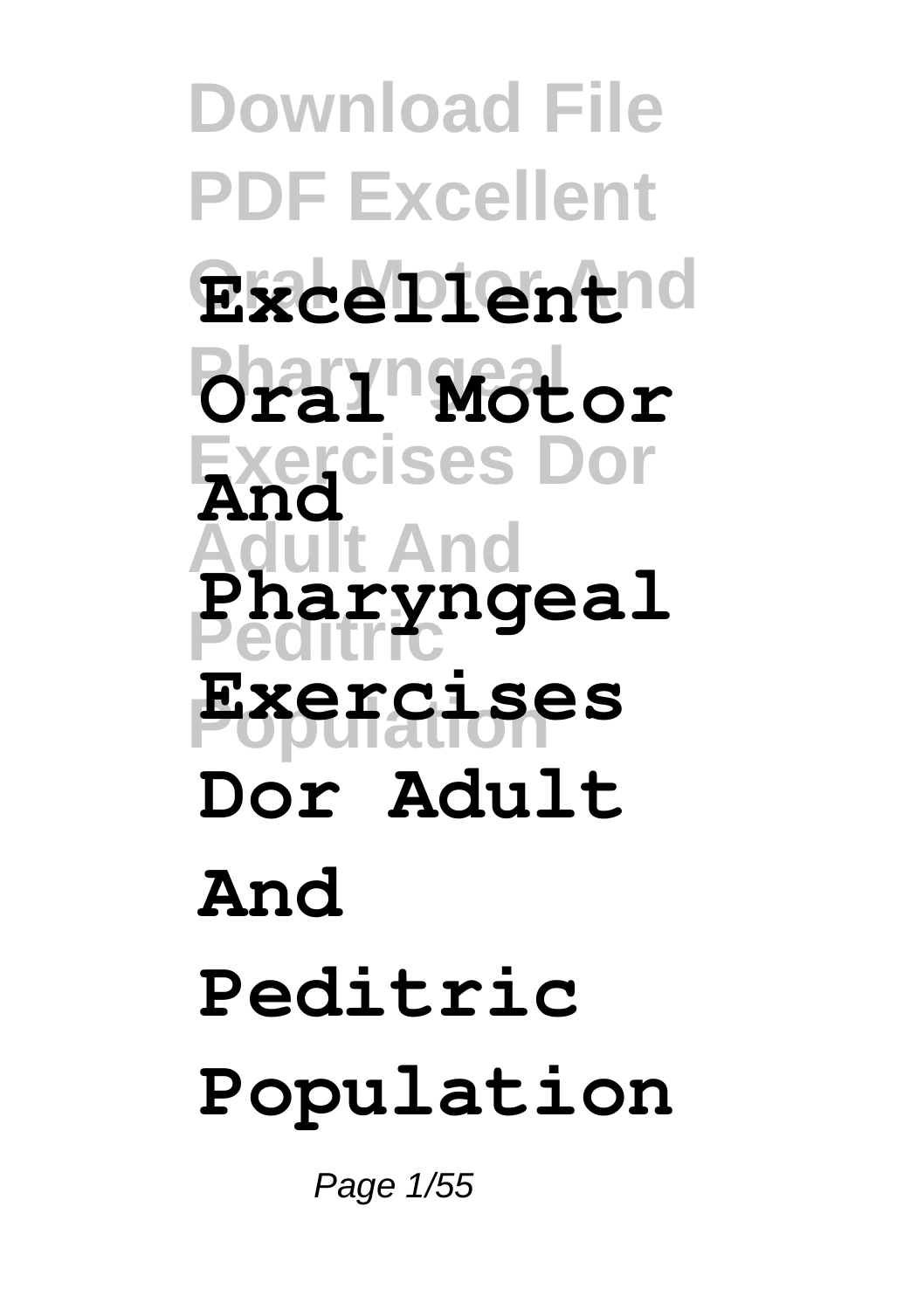**Download File PDF Excellent** Recognizing the artifice ways to **Exercises Dor** books **excellent Adult And oral motor and Peditric pharyngeal Padult and** acquire this **exercises dor peditric population** is additionally useful. You have remained in right site to Page 2/55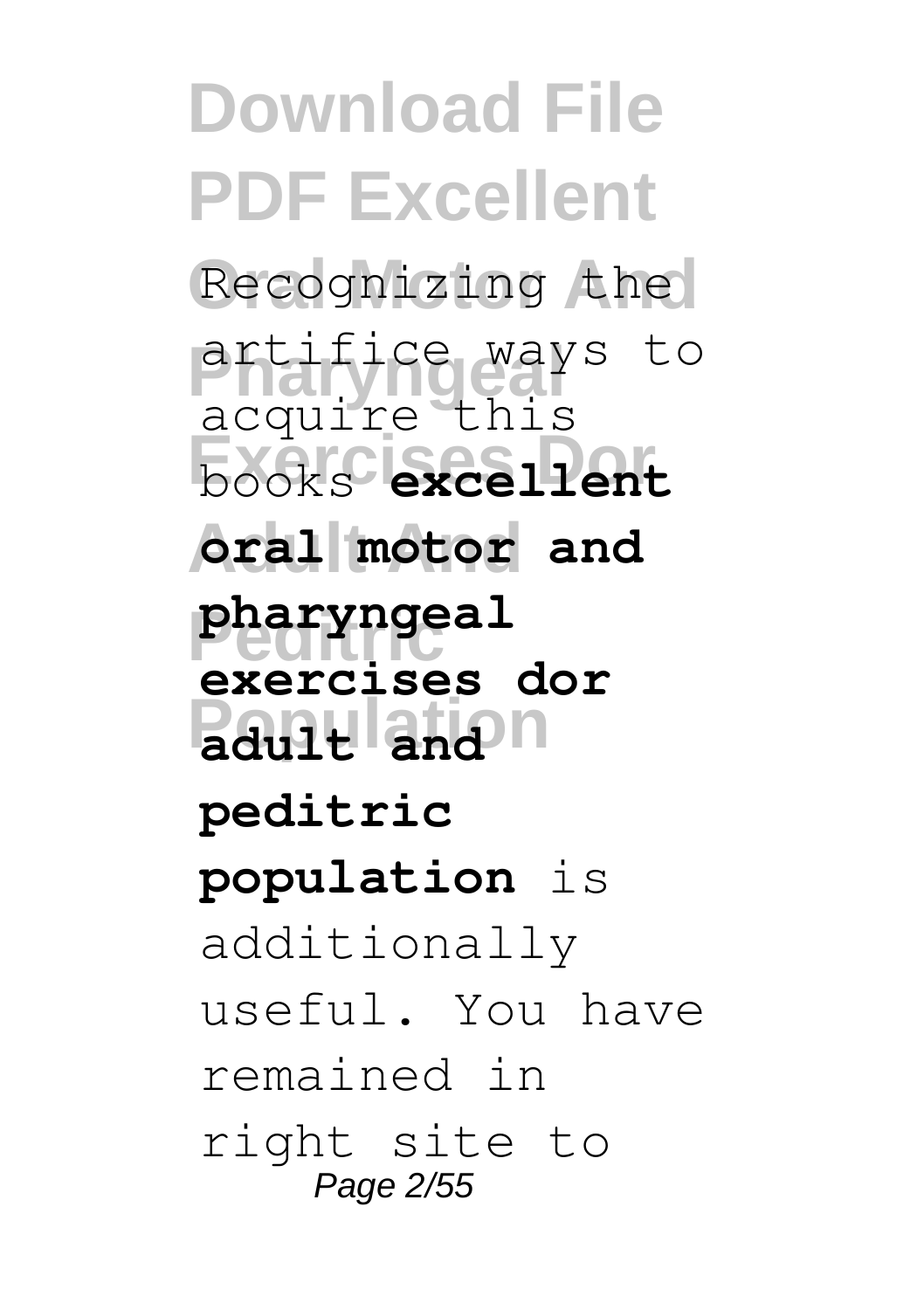**Download File PDF Excellent** begin getting no this info.al **Exercises Dor** excellent oral motor ando **Peditric** pharyngeal **Population** adult and acquire the exercises dor peditric population associate that we find the money for here and check out Page 3/55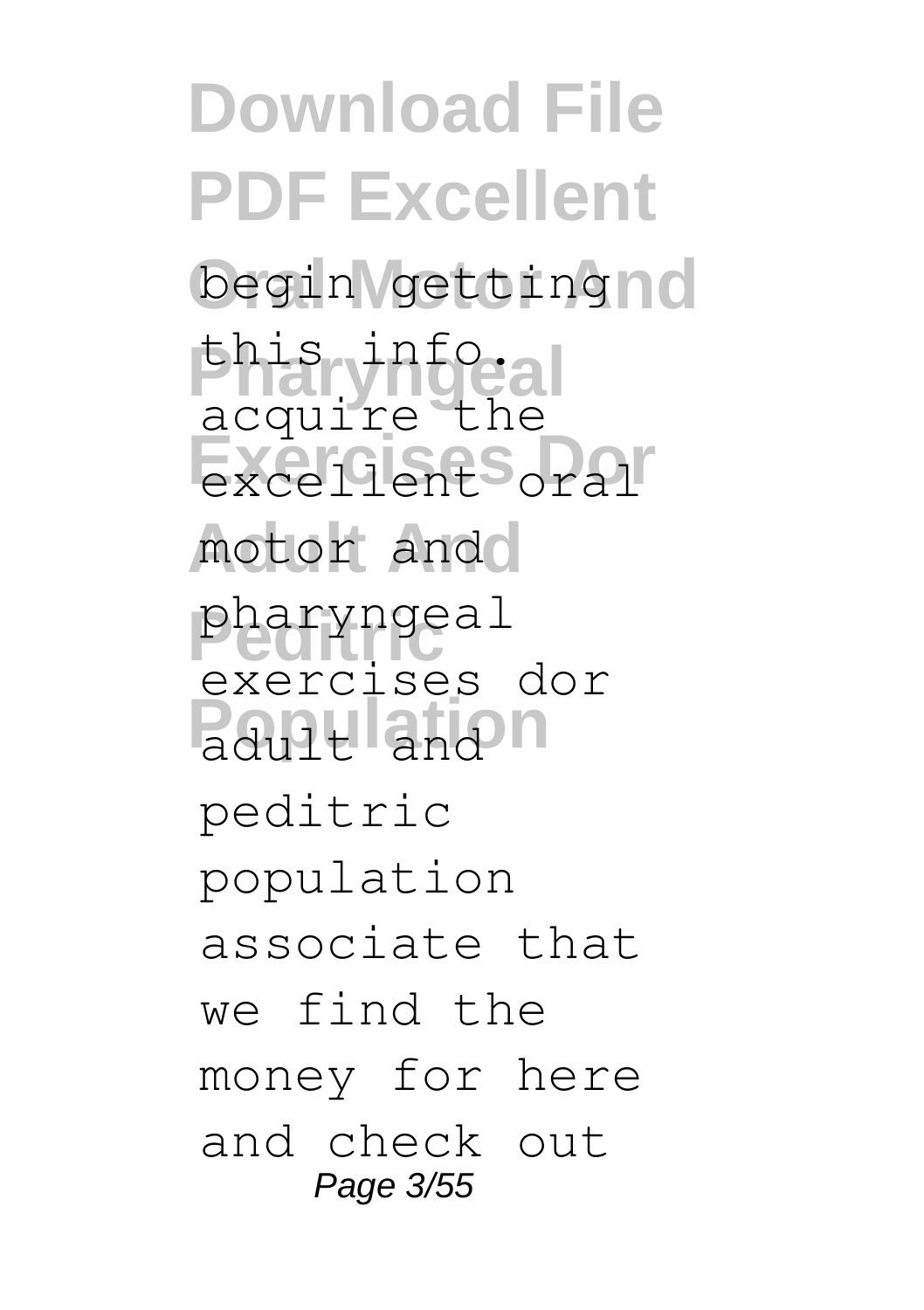**Download File PDF Excellent** the linktor And **Pharyngeal** You could buy **Exercises Dor** lead excellent oral motor and **Peditric** pharyngeal **Population** adult and exercises dor peditric population or get it as soon as feasible. You could quickly download this Page 4/55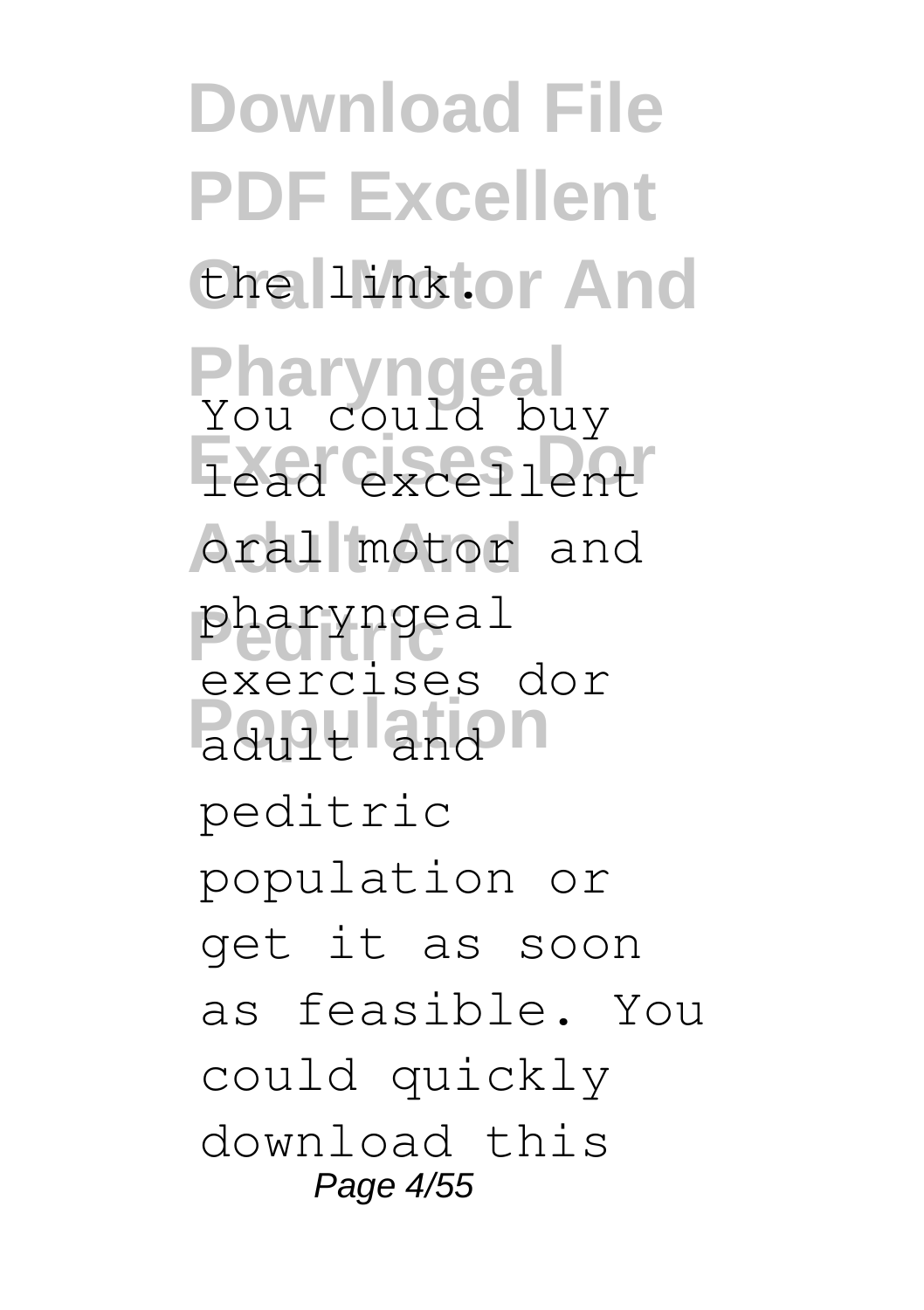**Download File PDF Excellent** excellent oral d **Pharyngeal** motor and exercises dor **Adult And** adult and **Peditric** peditric **Population** getting deal. pharyngeal population after So, taking into account you require the books swiftly, you can straight acquire it. It's Page 5/55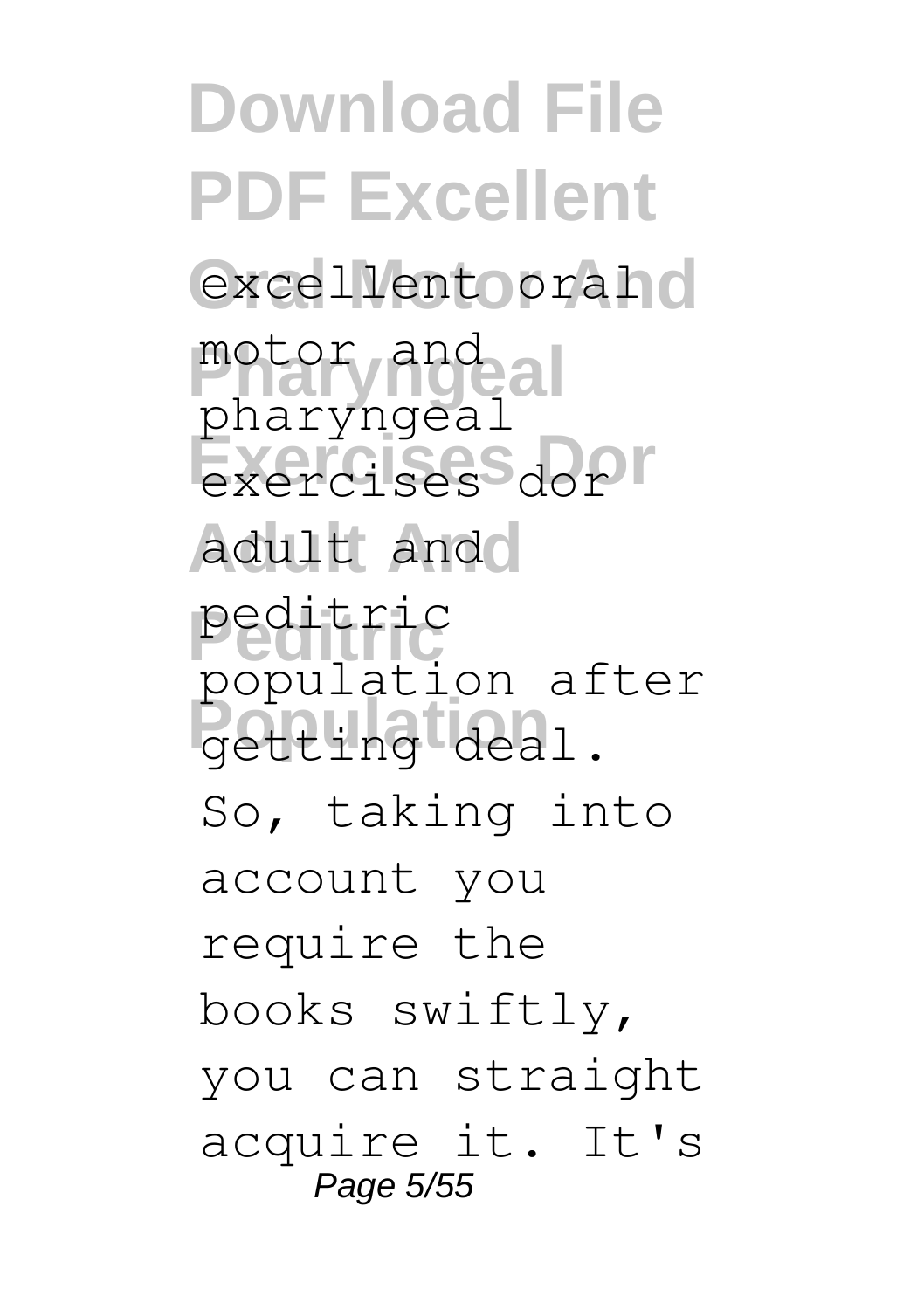**Download File PDF Excellent** suitablytor And categorically Fats, Cisns<sub>t</sub>Dat? You have to **Peditric** favor to in this **Population** simple and hence tune

How to Do an Oral Facial Exam...Light it Up! Down the Hatch (The Swallowing Page 6/55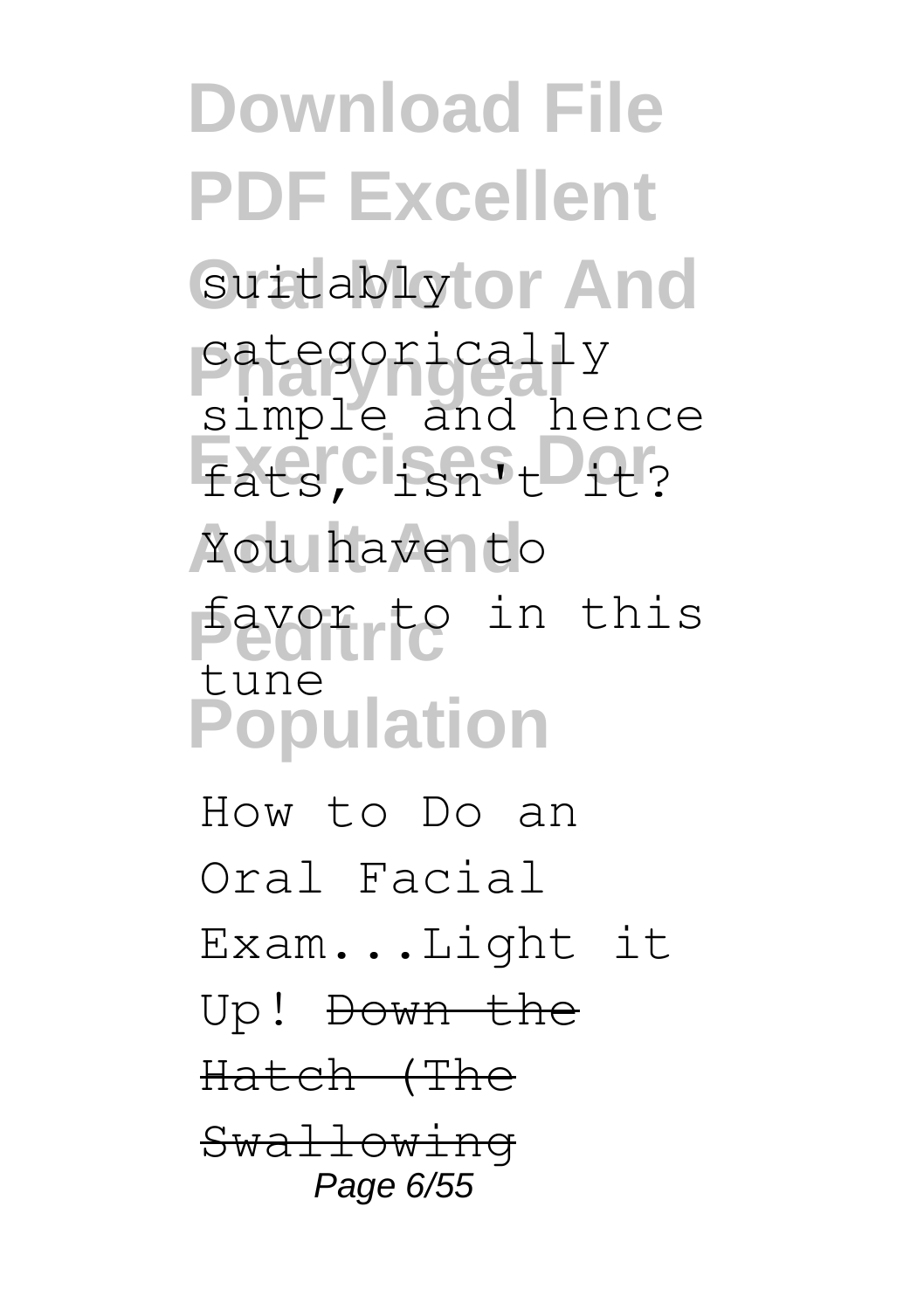**Download File PDF Excellent** Podcast) MBS no interpretation **Exercises Dor** speech therapy **Peditric** with therapy **Population** each level of #1 Hierarchy of strategies for the hierarchy *Gastrointestinal | Deglutition (Swallowing) Feeding Therapy at Home | Our* Page 7/55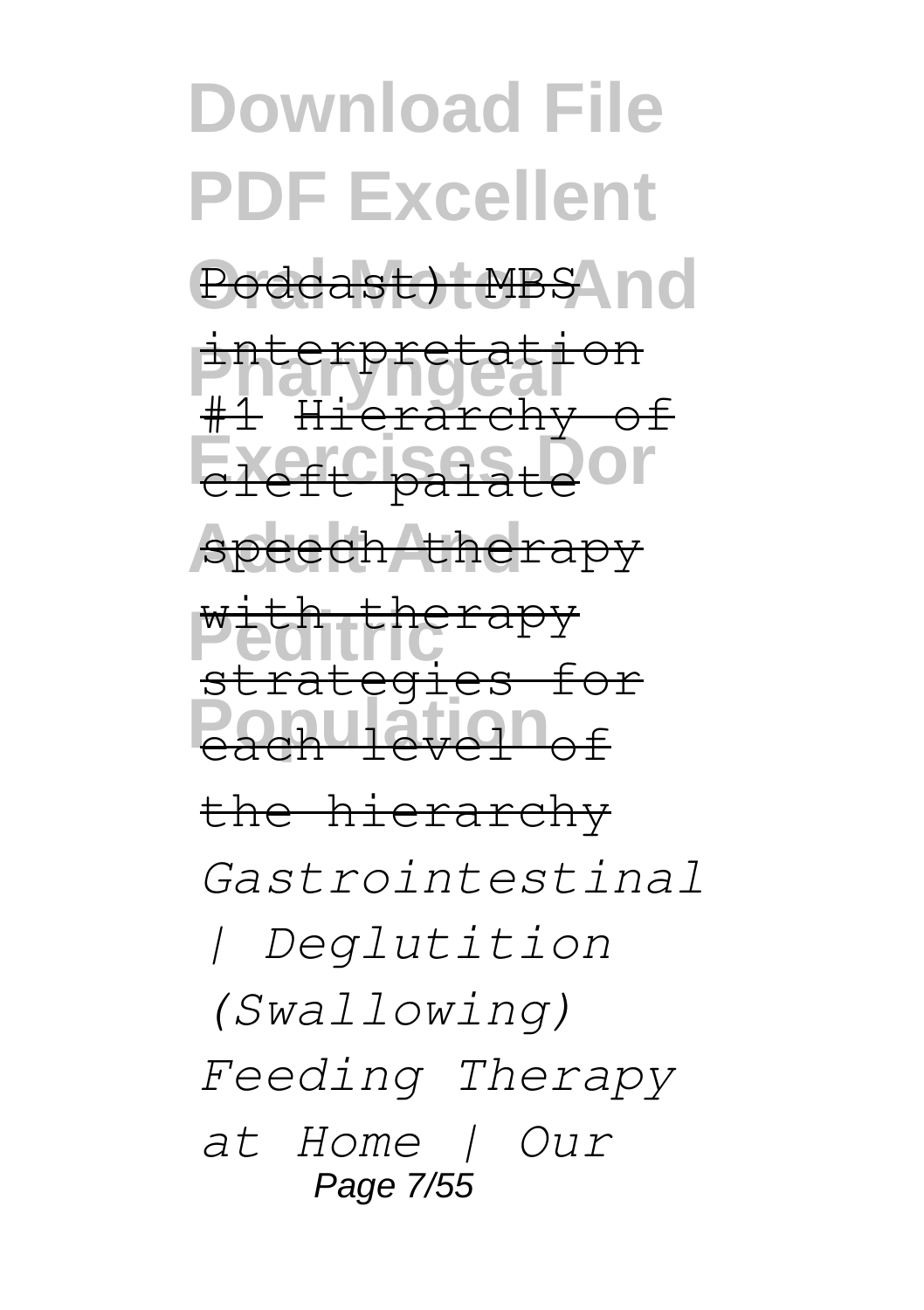**Download File PDF Excellent Oral Motor And** *Toddler's Oral* **Pharyngeal** *Feeding Routine* **Exercises Dor** *Lip \u0026* **Adult And** *Tongue Oral-***Peditric** *Motor Exercises* **Population** *B/ "SH, CH" SPEECH THERAPY: for /R, L, M, P, Sounds! Speedy Speech Neurology | Glossopharyngeal Nerve | Cranial Nerve IX* Why Page 8/55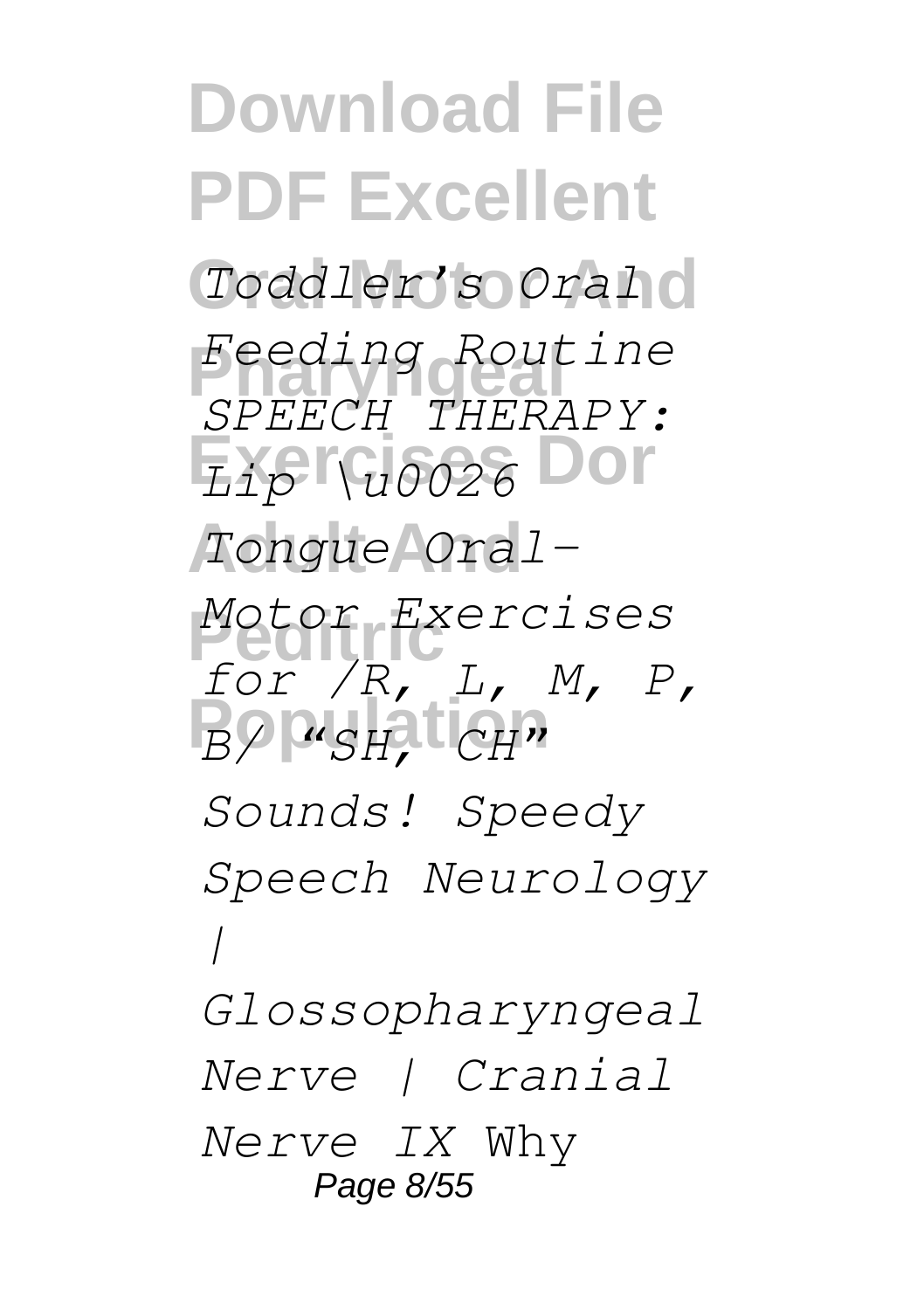**Download File PDF Excellent** does Parkinson's affect<br> **Pharyngeal Exercises Dor** Nasopharyngeal Carcinoma (NPC): **Location, Risk Pointcall** on swallowing? Factors, Picture, Diagnosis\u0026 Management *Pharynx and Larynx| Anatomy | Dr Bhaumik* Page 9/55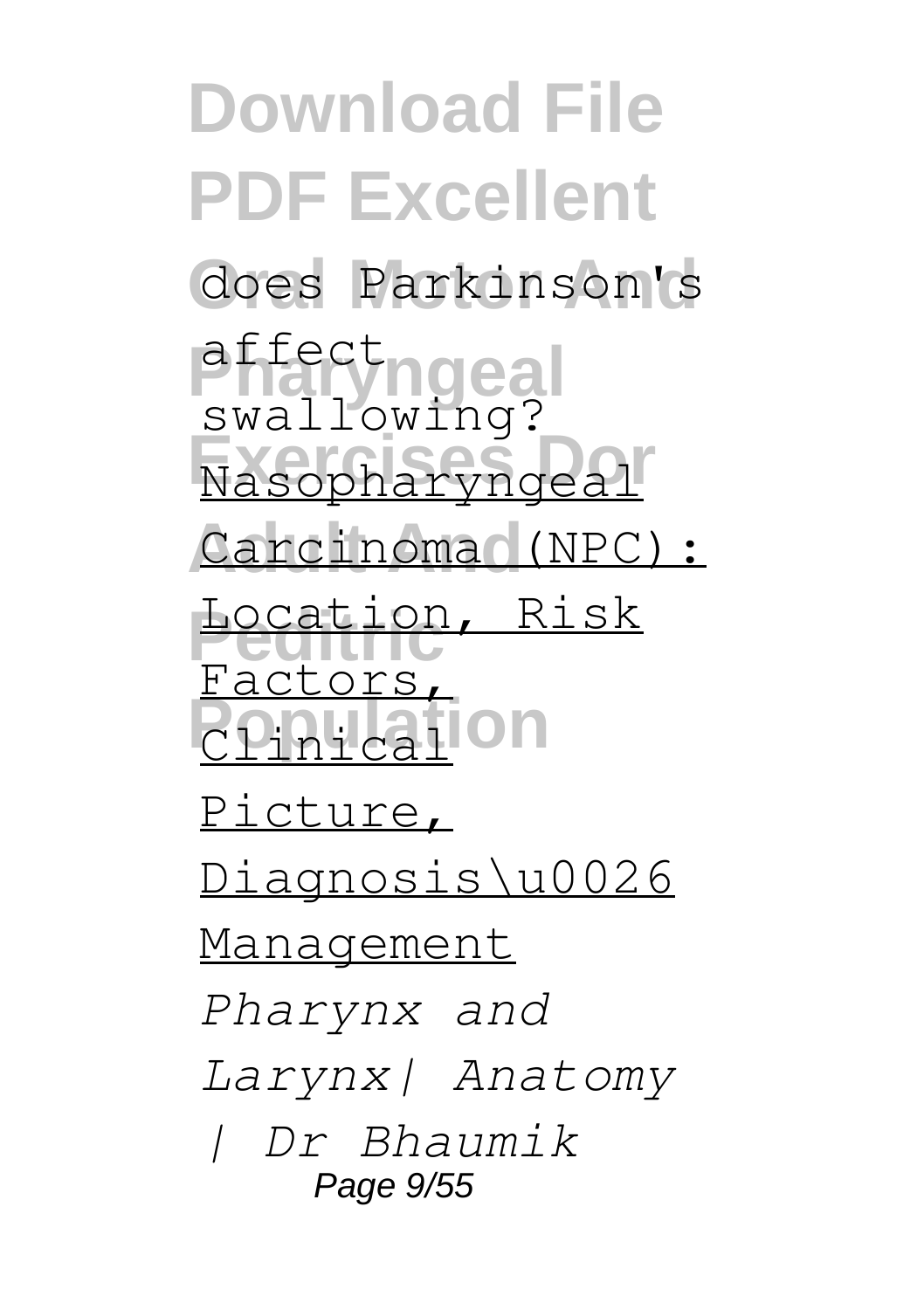**Download File PDF Excellent**  $Joshi$  *| NEET | | 0* **Pharyngeal** *MDS | Aspire MDS* **Exercises Dor** *Webinar: Oral* **Adult And** *Motor Treatment* **Peditric** *Strategies* **Population** *Kate Barlow, OTD Therapro presented by* Chapter 24 Digestive System

HOW TO SAY "SH" \u0026 "CH" SPEECH SOUNDS: Page 10/55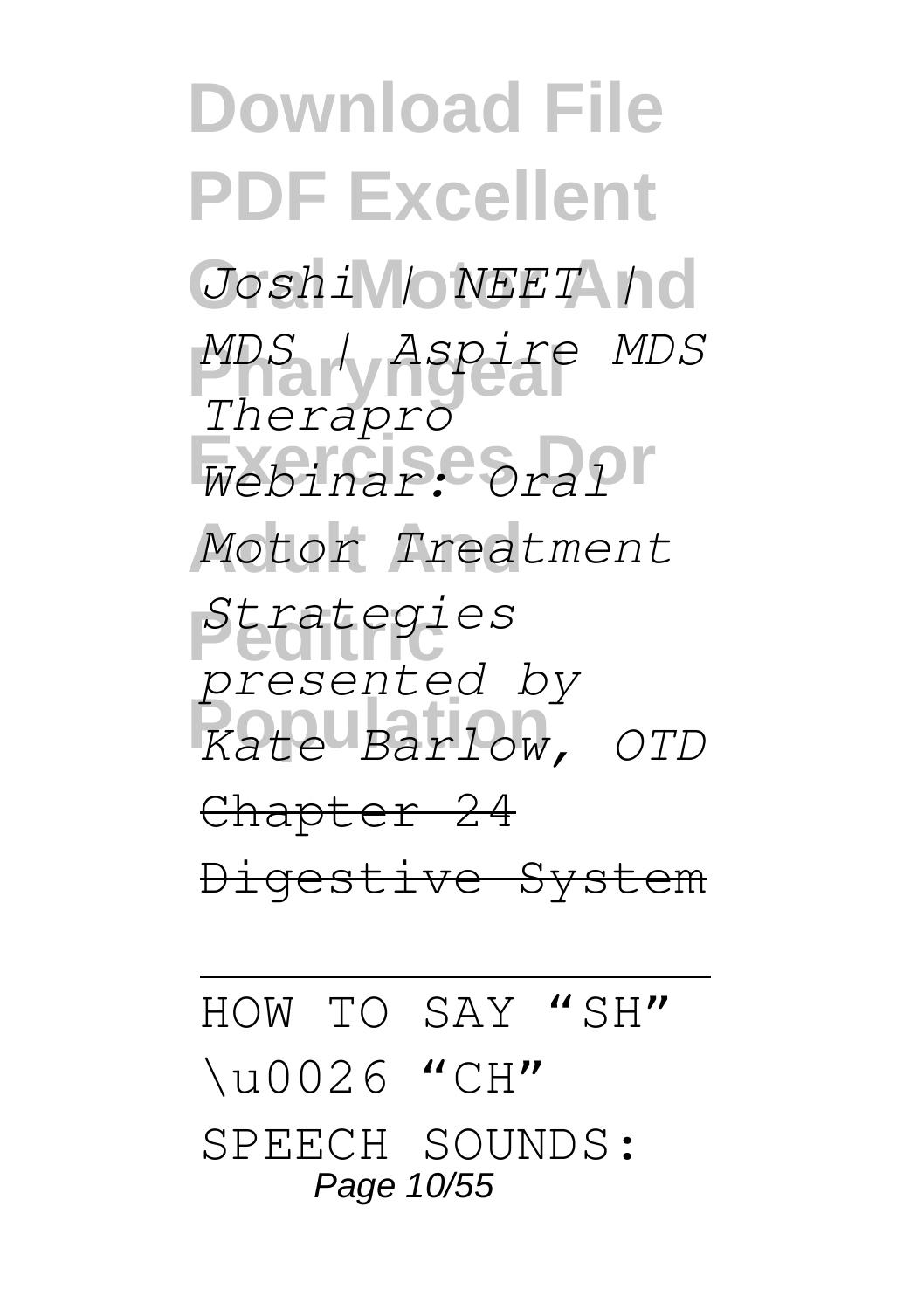**Download File PDF Excellent** At Home Speech o **Pharyngeal** Exercises \u0026 Encreases (2001) **Adult And** Hand Cues!*Mouth* **Peditric** *Position Singing* **Population** *SOUND BETTER* Therapy *(Embouchure) - IMMEDIATELY!* How your digestive system  $works$  - Emma Bryce Trailer \"The Page 11/55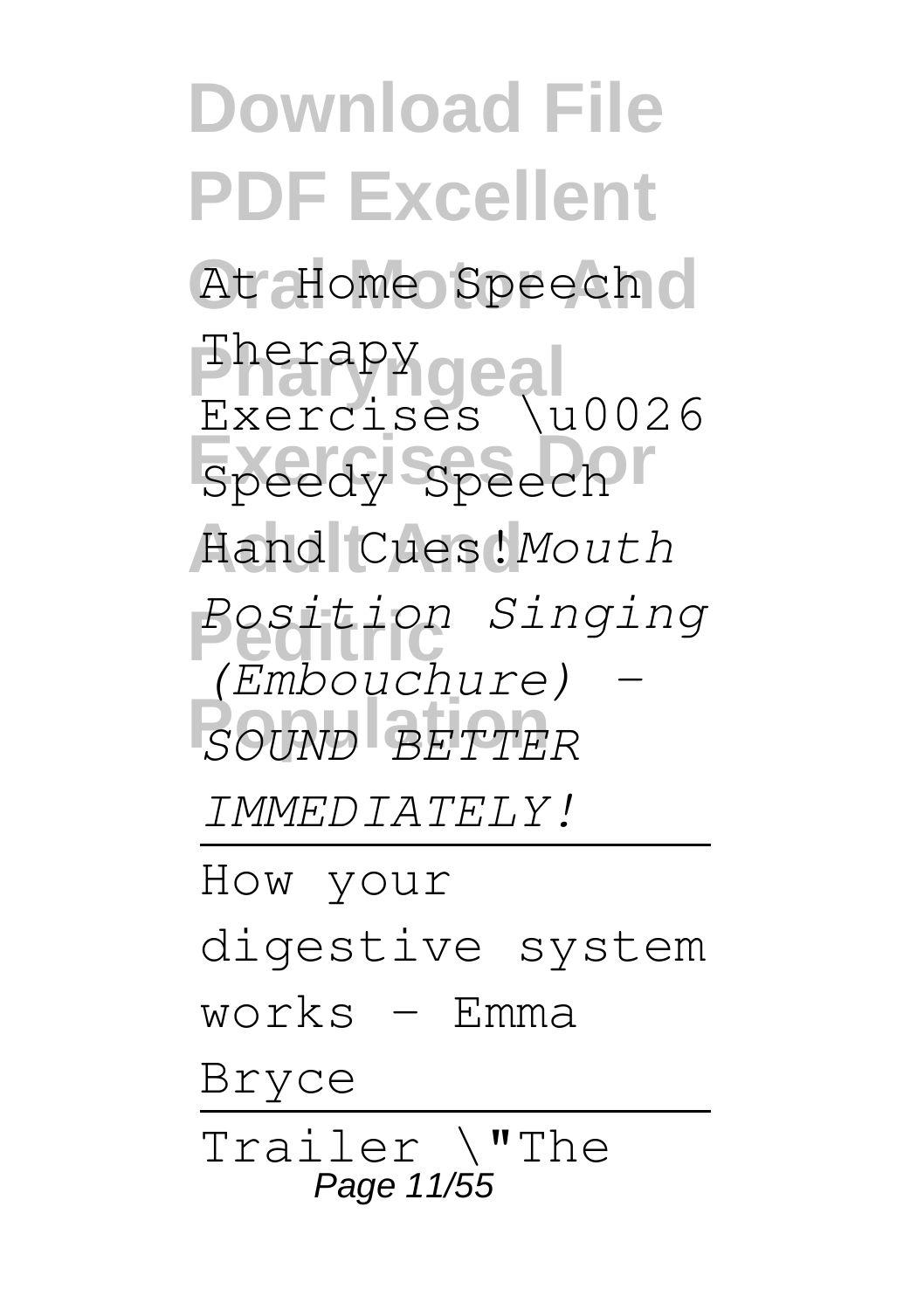**Download File PDF Excellent** Voice\" (DVD) I-d **Pharyngeal** Insights into **Exercises Dor** of Singing an **Adult And** Speaking**Oral Peditric Motor Therapy** Sam doing Oral the Physiology **age 2** Motor Speech Therapy With Jennifer Price Hoskins How to Coordinate Your Page 12/55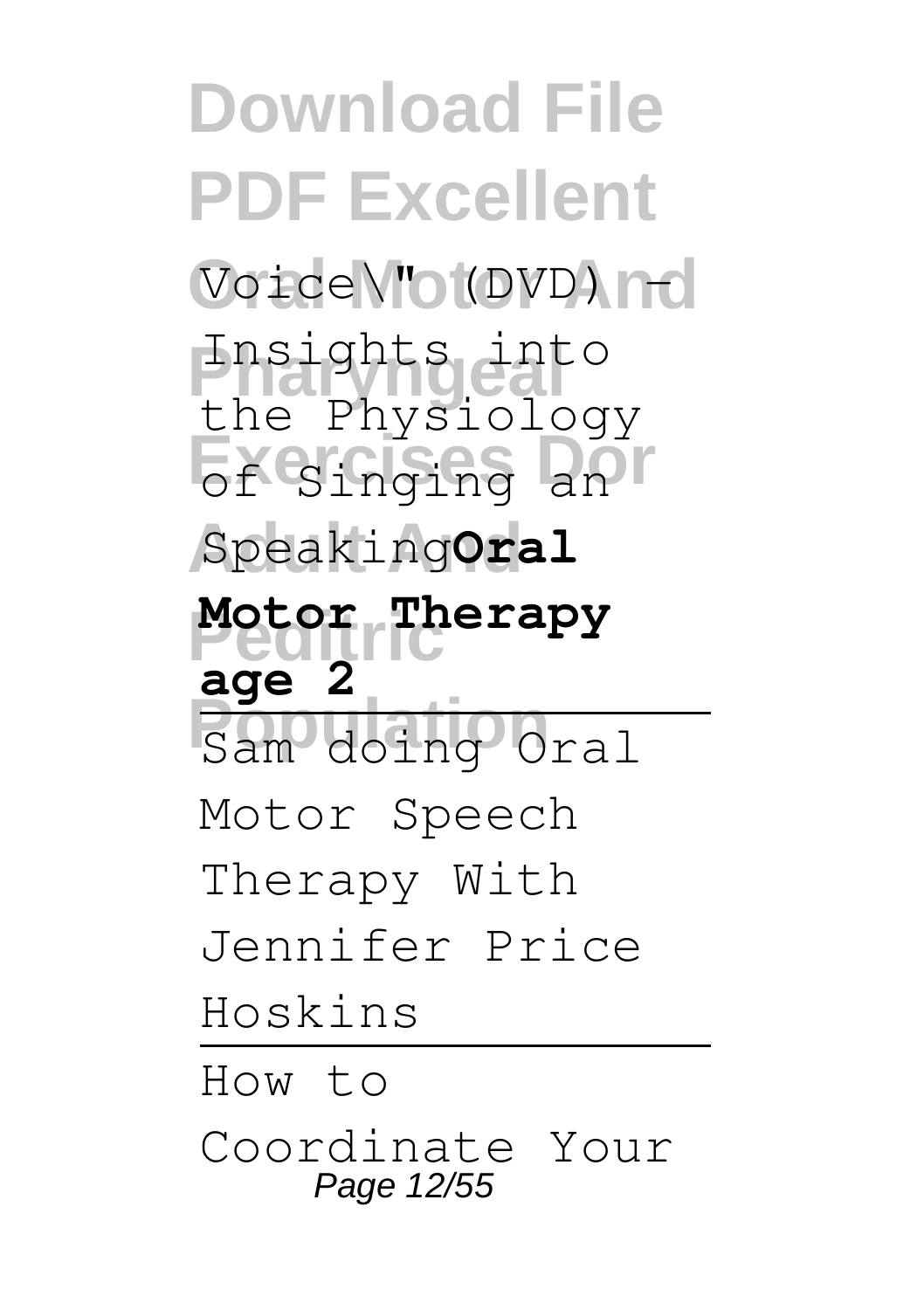**Download File PDF Excellent** Soft Palate**Mucus Pharyngeal and Cilia** The **Exercises Dor** *Hypotonia oral* **Adult And** *motor exercises* **Peditric** *dysphagia* **Population** Mechanism: Three Pharyngeal Voice Swallowing phases Module  $3.1 -$  Cleft Palate Speech and Feeding: Oral Examination and Speech Sound Page 13/55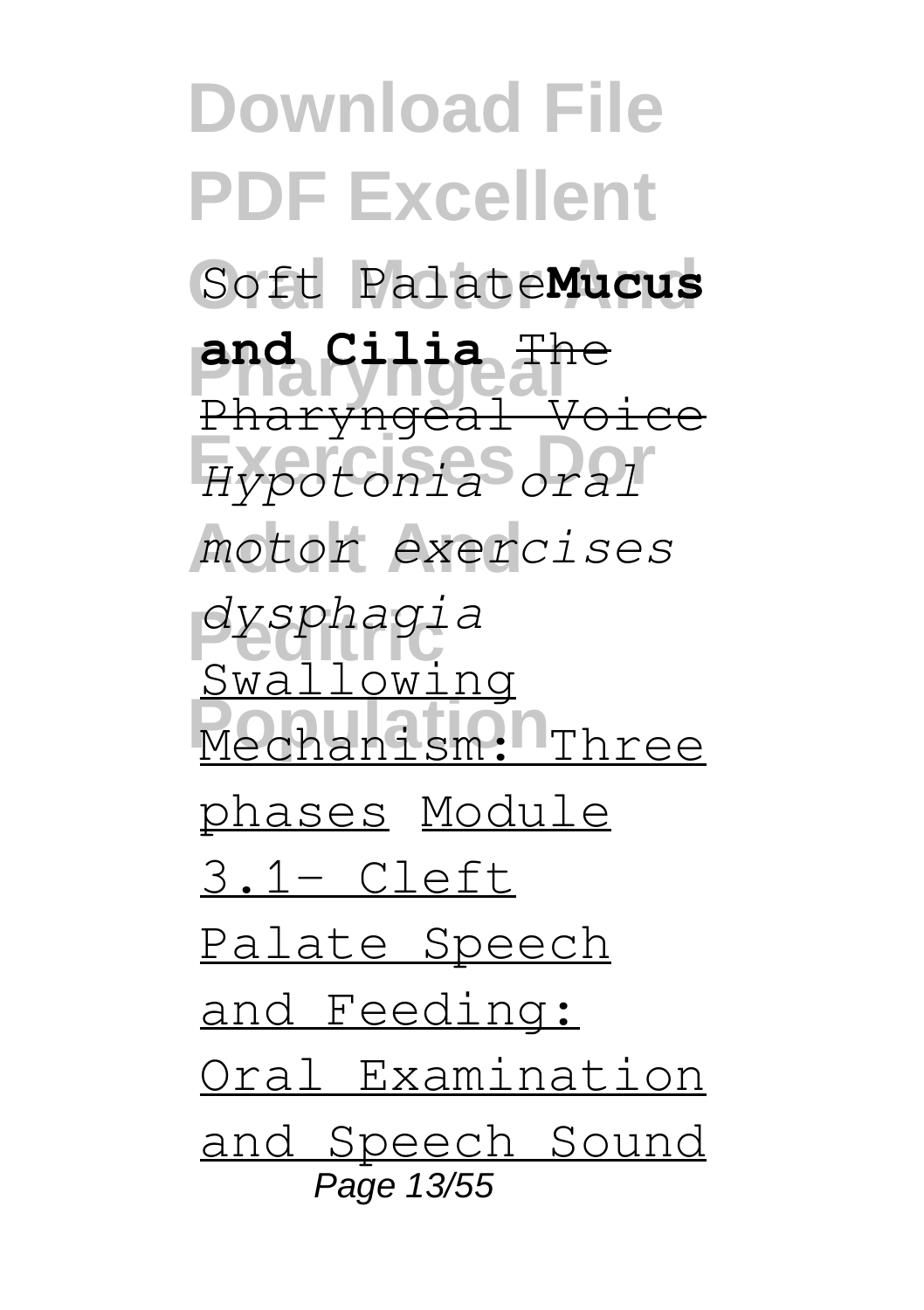**Download File PDF Excellent** Assessment<sup>r</sup> And **Speech Therapy Exercises Dor Affortfuld Peditric** Swallow *C19* Protocol<sup>1</sup> Swallowing Exerci *Ambulatory Webinar 10-29-2020 Dysphagia Treatment* Cranial Nerv Overview (Basi Page 14/55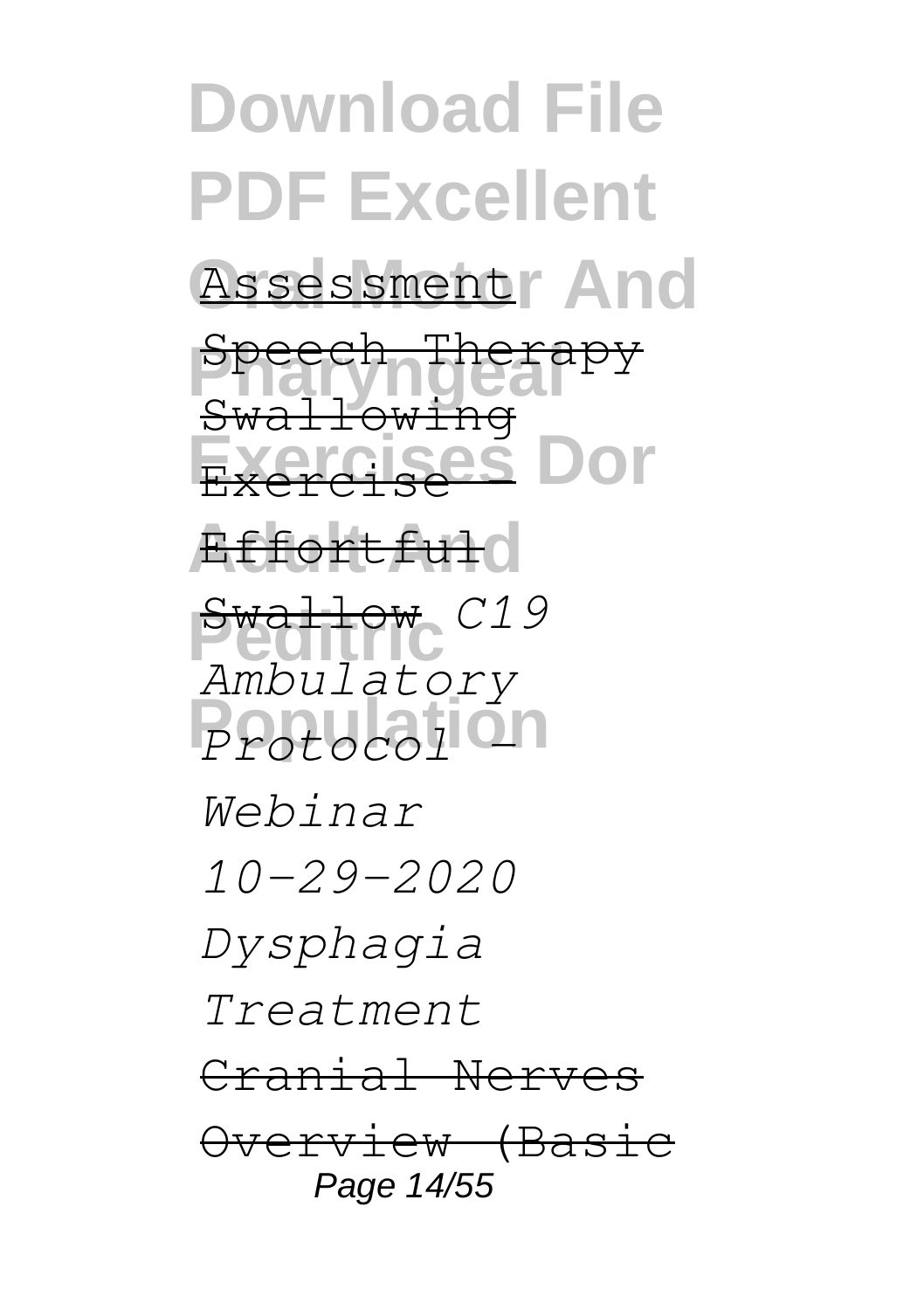**Download File PDF Excellent** Overview) And **Pharyngology Exercises Dor** Board (MyEMCert) **Adult And** Review Course **Peditric** *Respiratory* **Population** *and airway* The National EM *System 10, Cilia protection* Excellent Oral Motor And Pharyngeal Oral Motor and P haryngeal-Page 15/55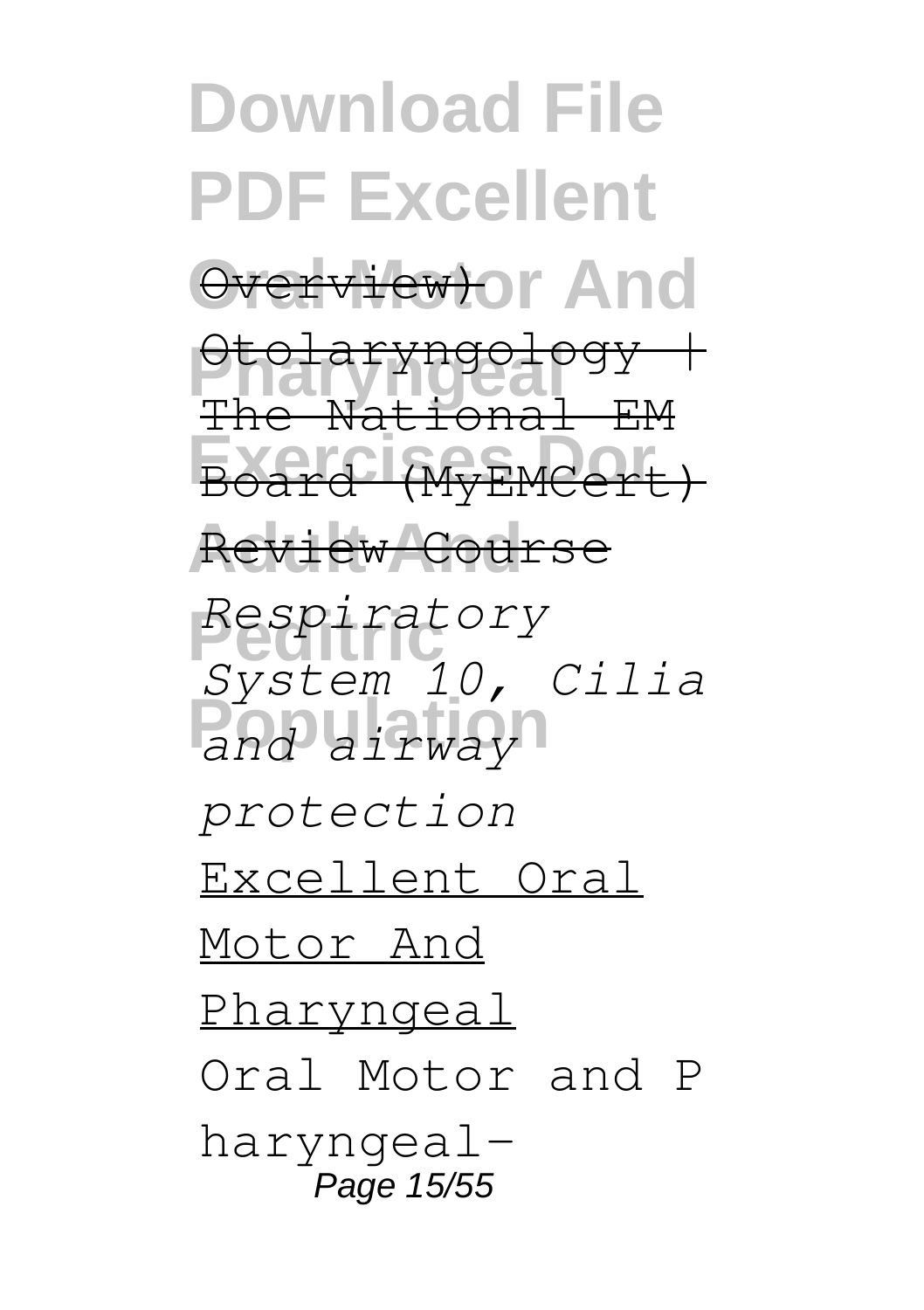**Download File PDF Excellent** Daryngealor And **Exercises.** These **Exercises Dor** designed to increase the strength and **Population** in your lips, exercises are range of motion tongue, jaw, and muscles used for swallowing, which will help your speech and/or Page 16/55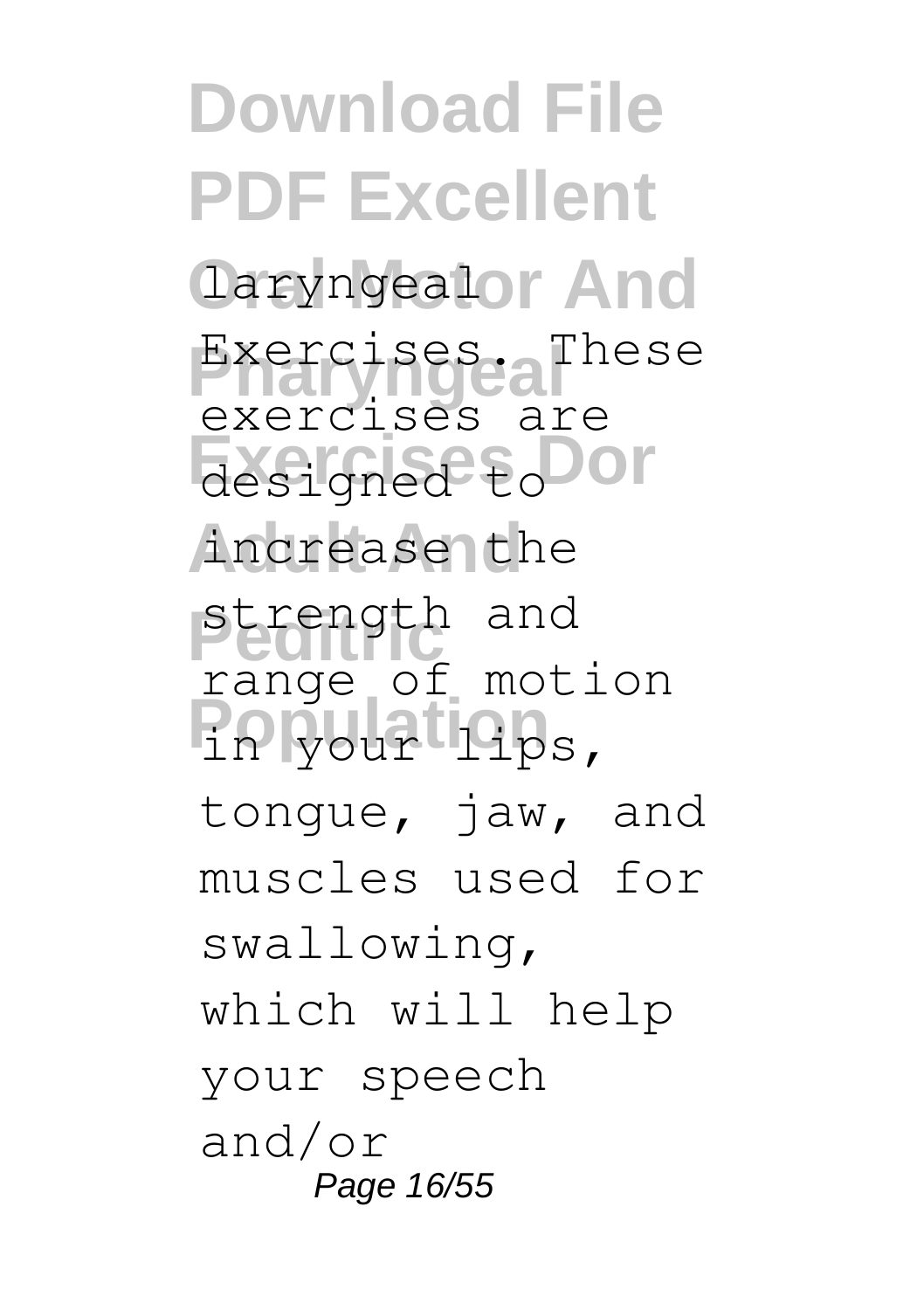**Download File PDF Excellent** swallowing And function. When **Exercises**, **i**elis important to move the<br>designated area **Population** as far as you completing these move the can in each direction until you feel the muscles stretch.

Oral Motor and P Page 17/55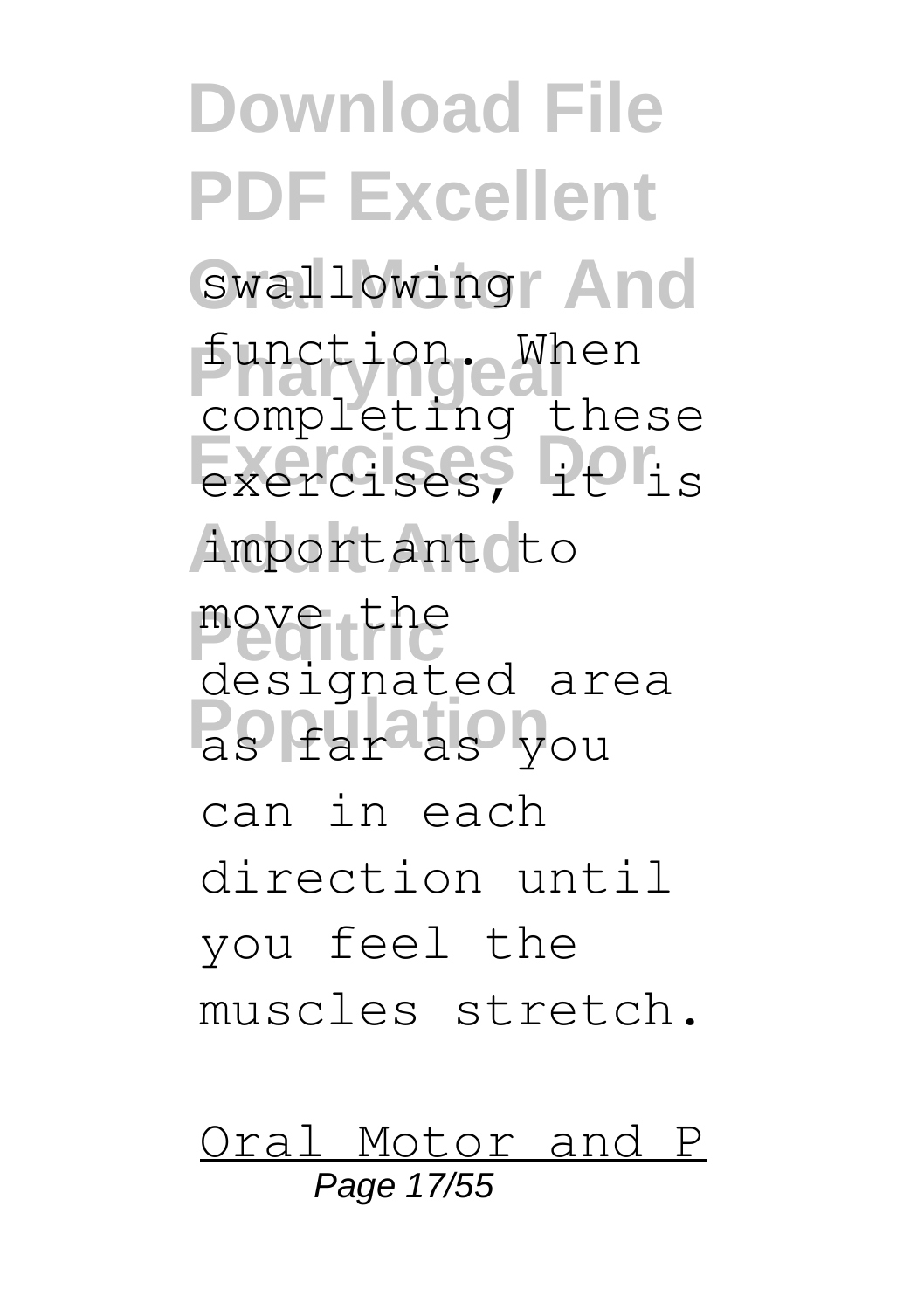**Download File PDF Excellent** haryngealer And **Pharyngeal** laryngeal The Graf<sup>e</sup> and or pharyngeal **Peditric** regions are Funculat<sub>tionally</sub> Exercises anatomically and distinct but are well-integrated into certain motor. responses, such as speech and Page 18/55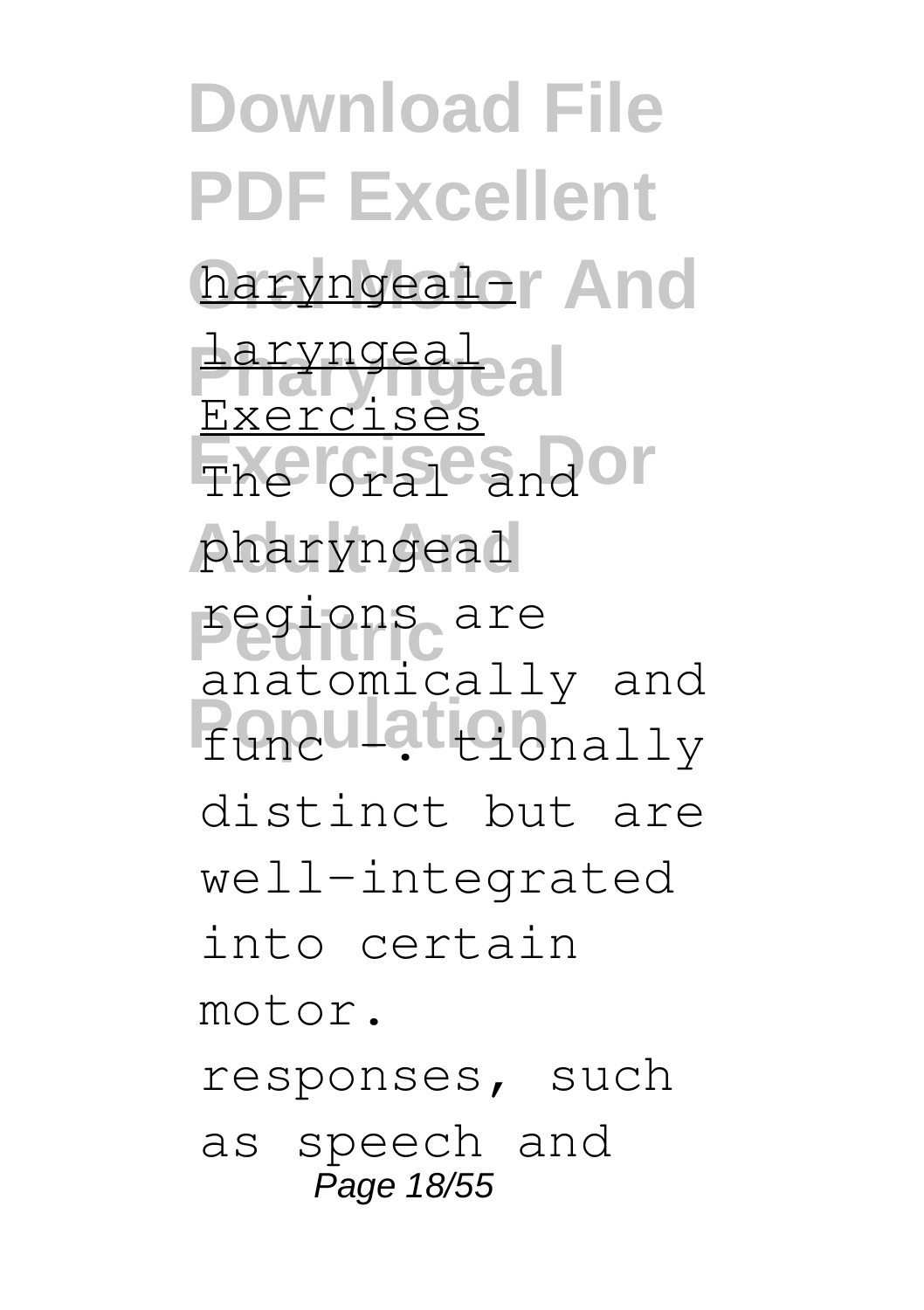**Download File PDF Excellent** swallowing. Both regions are. **Exercises Dor** striated muscle. The oral region encompasses the. **Population** composed of anterior portal gastrointestinal tract and possesses the. Oral and

Pharyngeal Page 19/55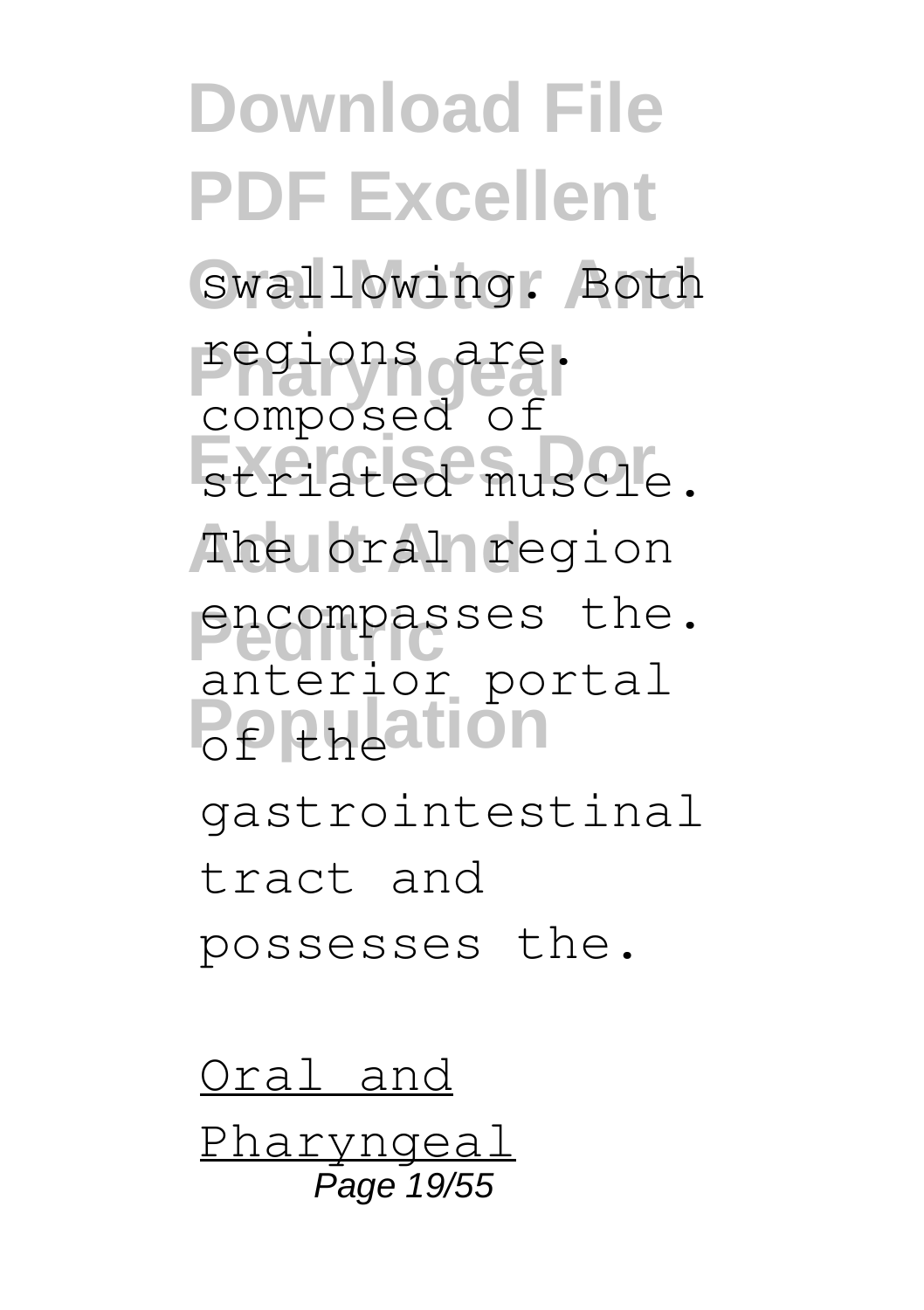**Download File PDF Excellent** Reflexes in the Mammalian<br>Manusia **Exercise 18:** Dor (abnormal voice) and dysarthria **Population** articulation) Nervous (abnormal speech are signs of motor dysfunction of the structures involved in oral and pharyngeal Page 20/55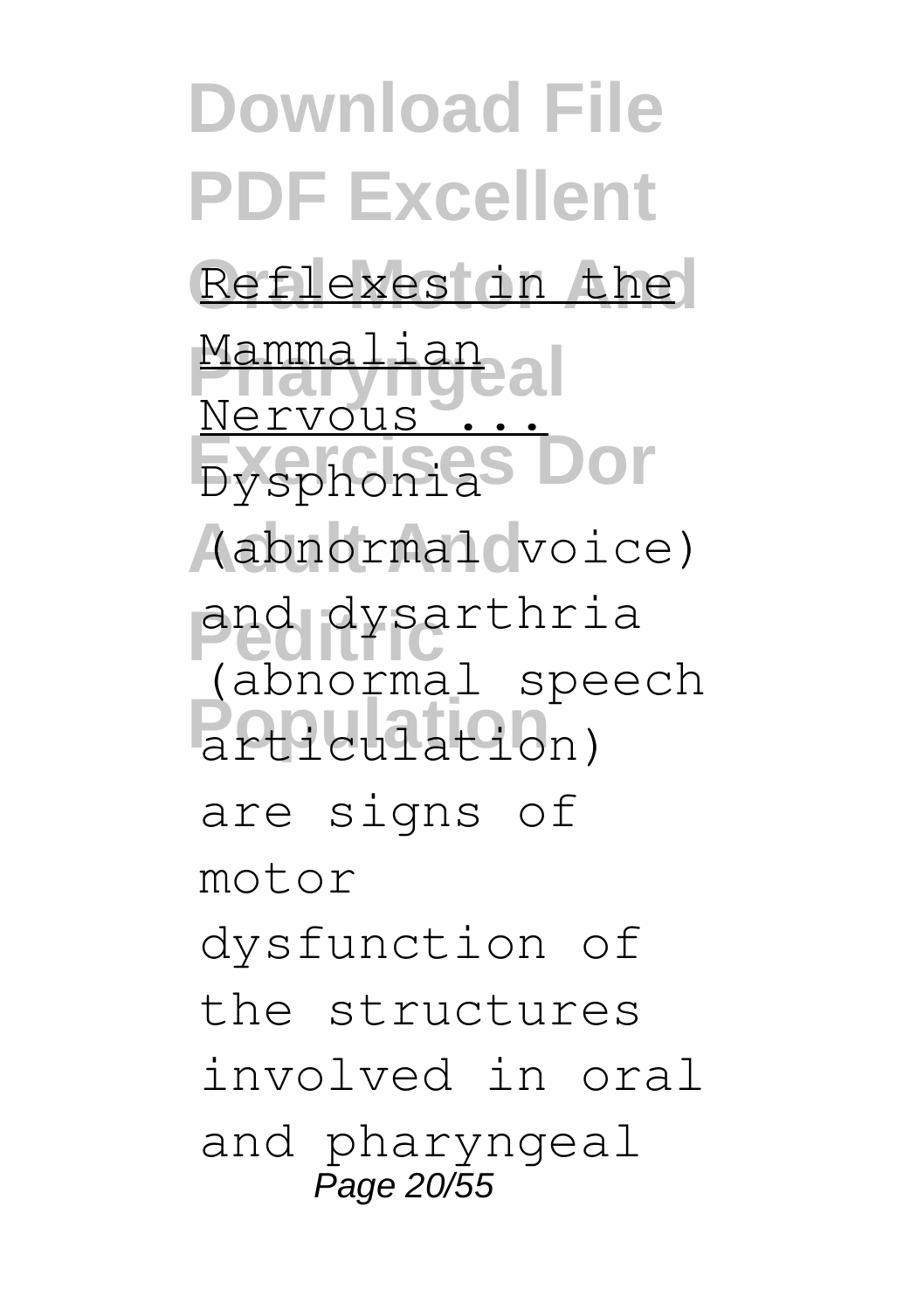**Download File PDF Excellent** swallowing. And **Pharyngeal** Evaluation and **Exercises Dor Swallowing Peditric** Impairments ... **Pindingtion** To get started Excellent Oral Motor And Pharyngeal Exercises Dor Adult And Peditric Page 21/55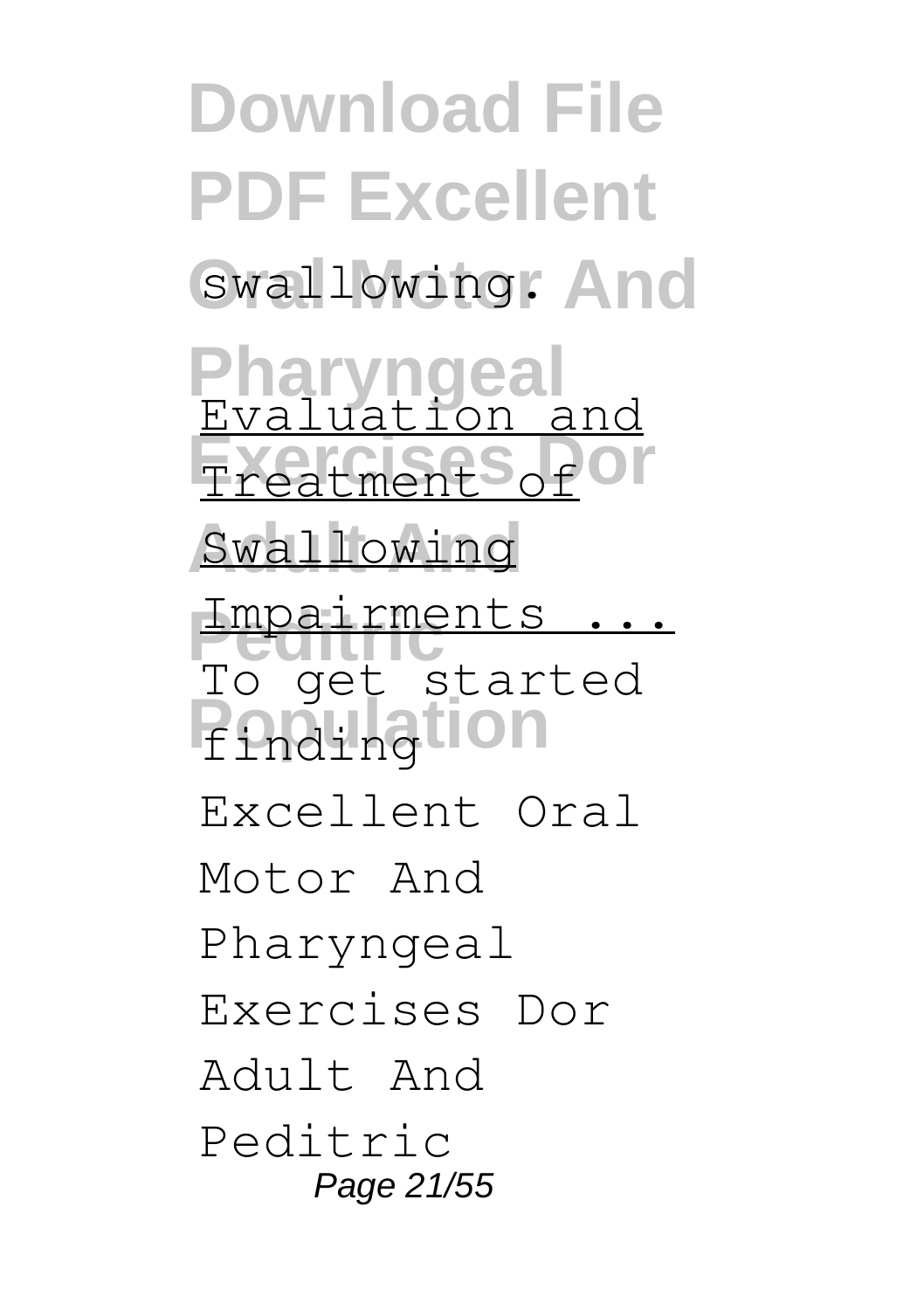**Download File PDF Excellent** Population Pdf ( **Pharyngeal** you are right to which has a<sup>Dor</sup> comprehensive **Peditric** collection of **Population** Our library is find our website manuals listed. the biggest of these that have literally hundreds of thousands of different Page 22/55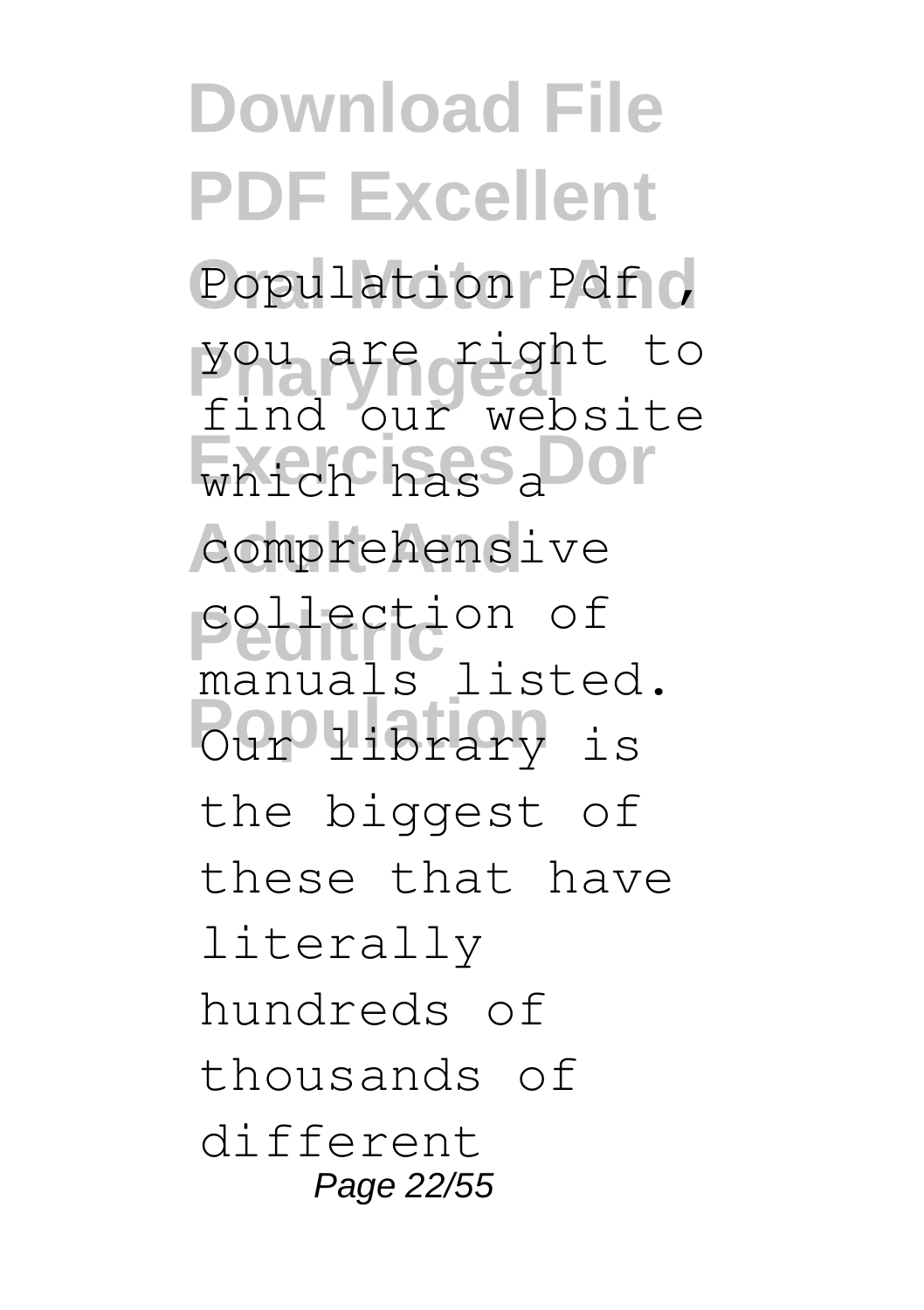**Download File PDF Excellent** productstor And **Pharyngeal** represented. **Exercises Dor** Excellent Oral Motor Ando Pharyngeal *<u>Adult ation</u>* Exercises Dor Apr 12, 2014 - Oral, pharyngeal and esophageal motor function in aging

Page 23/55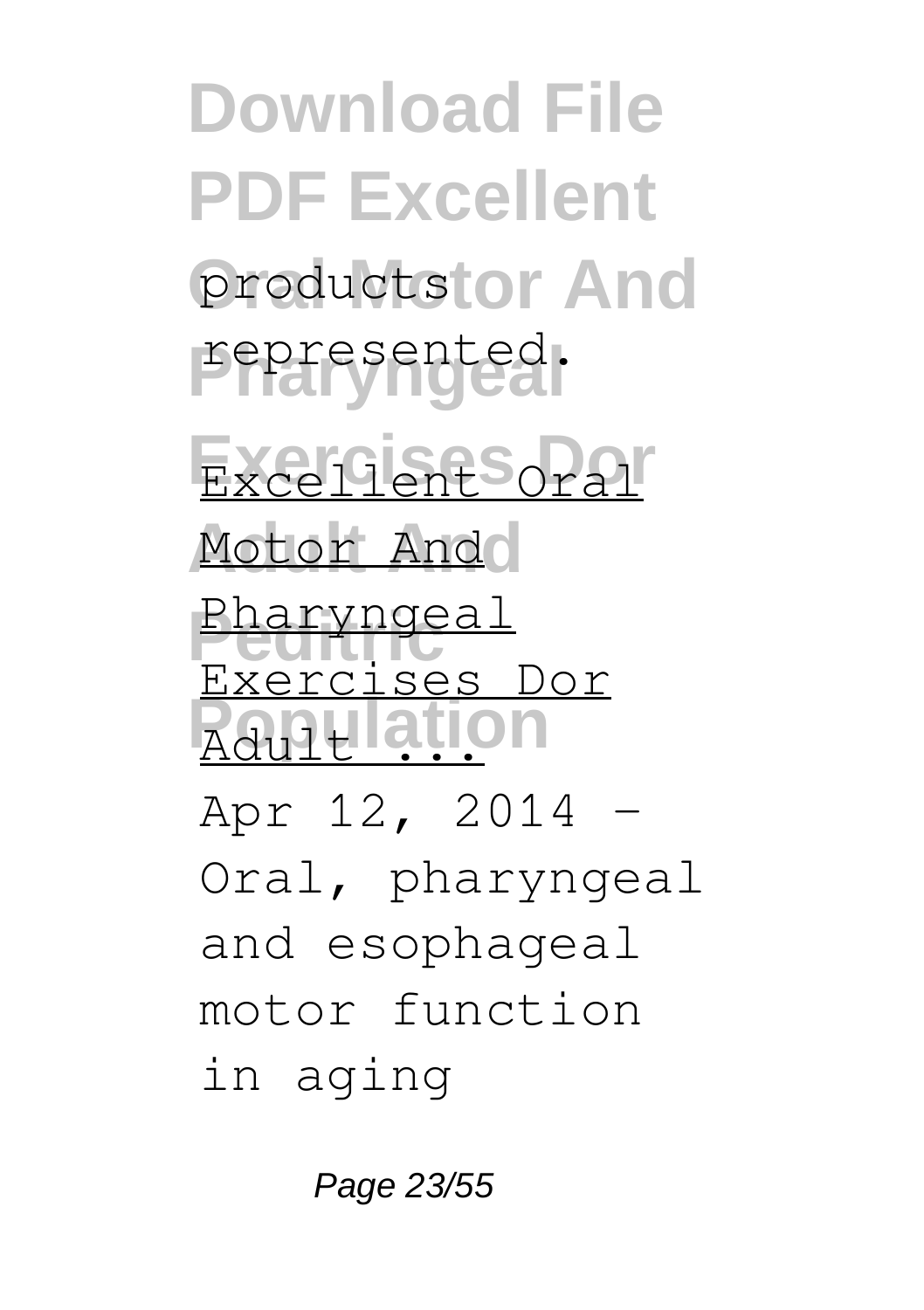**Download File PDF Excellent** Oral, pharyngeal and esophageal Exercises Dor **INTRODUCTION.** The movement of **Power of the Cavity** towards motor function food in the oral the pharynx differs depending on the type of food (liquid or solid).1 For Page 24/55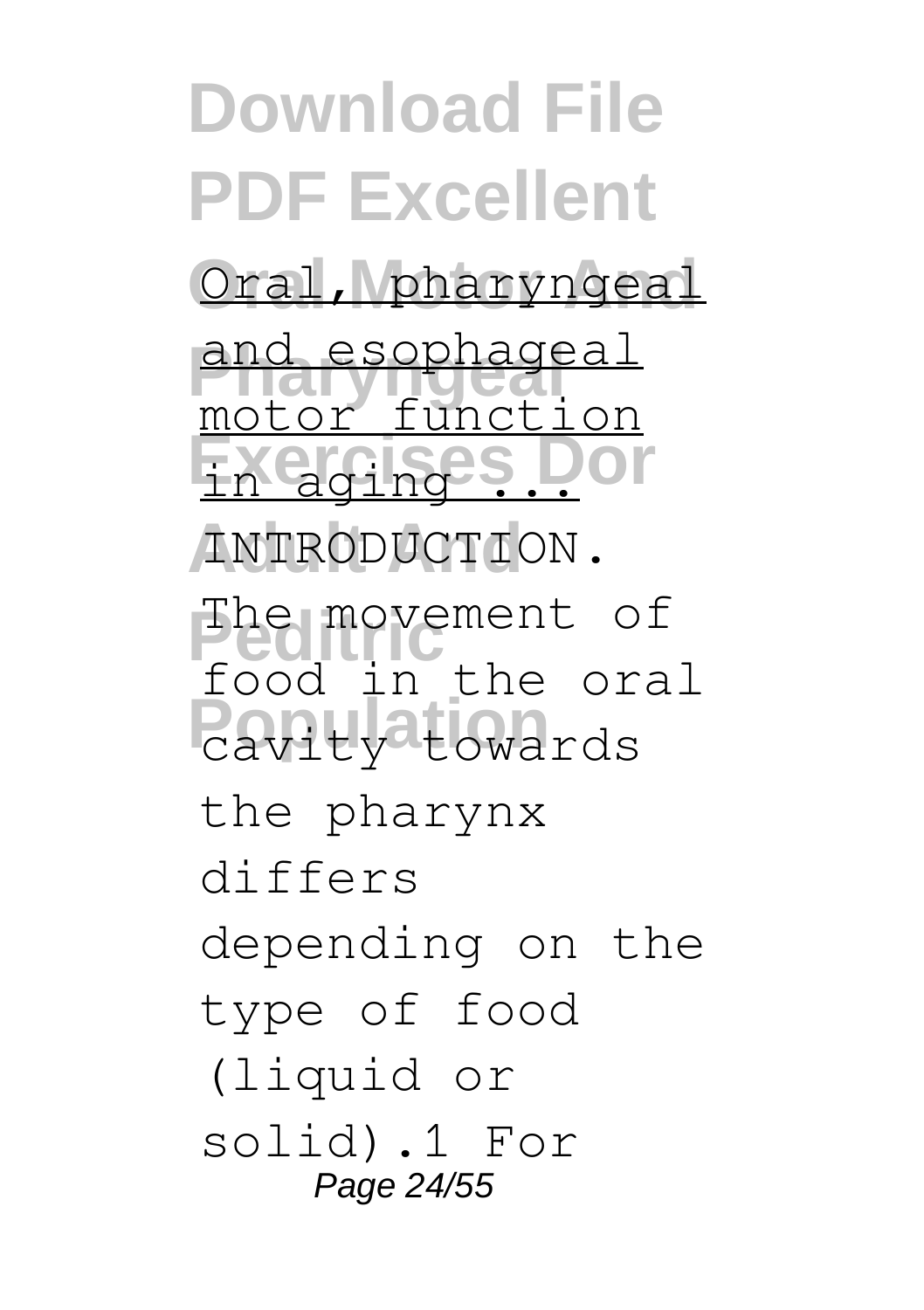**Download File PDF Excellent** children with no dysphagia, **Exercises Dor** the pharyngeal phase often accompany oral-**Population** dysfunction. abnormalities in motor Reilly et al.2 reported that over 90% of children with cerebral palsy have oral-motor Page 25/55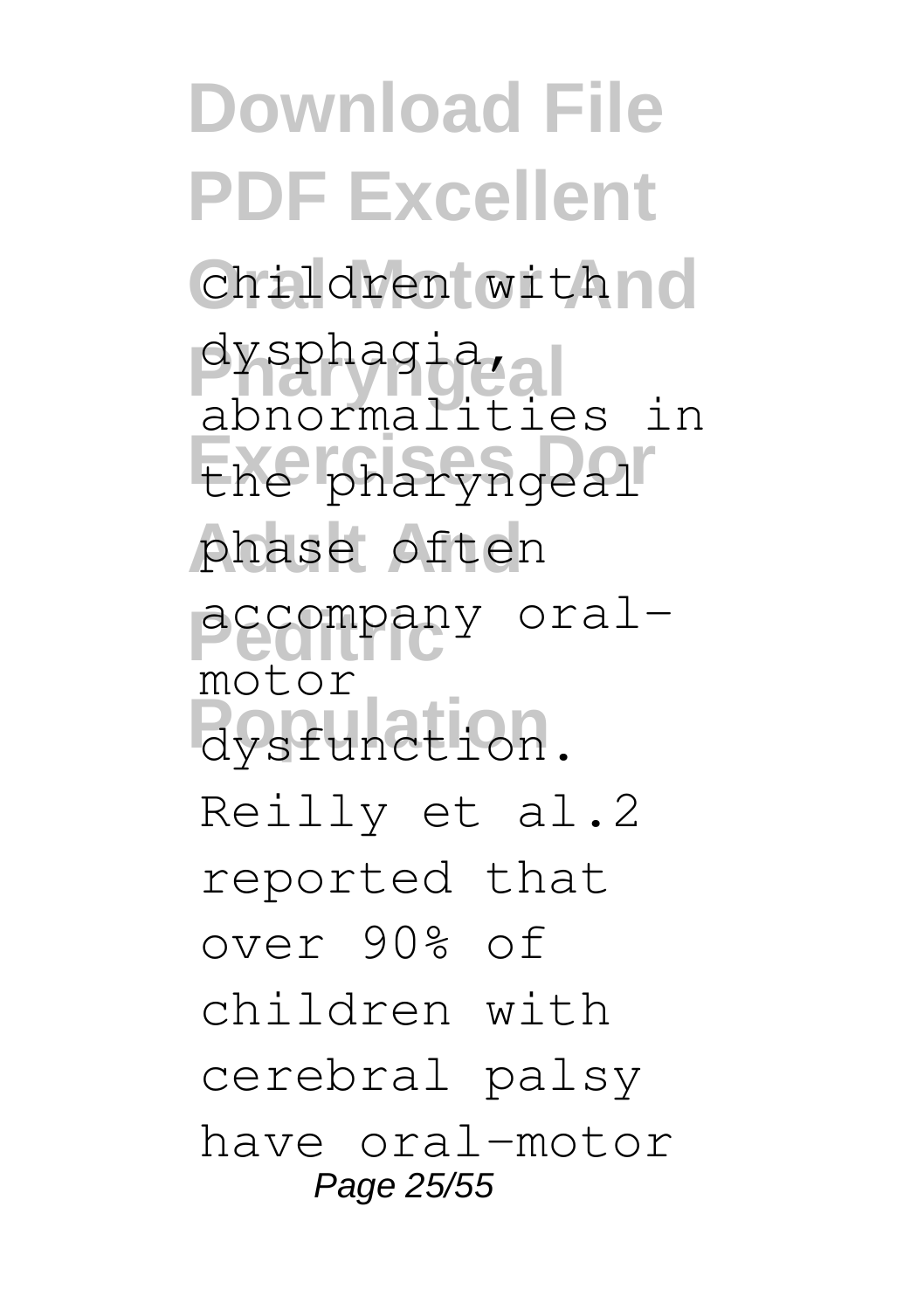## **Download File PDF Excellent Oral Motor And** dysfunction and **Pharyngeal** 38% of them have **Problems**: Dor **Adult And Peditric** Clinical Schedule for swallowing Usefulness of Oral-Motor Assessment ... The movement of food in the oral cavity towards the pharynx Page 26/55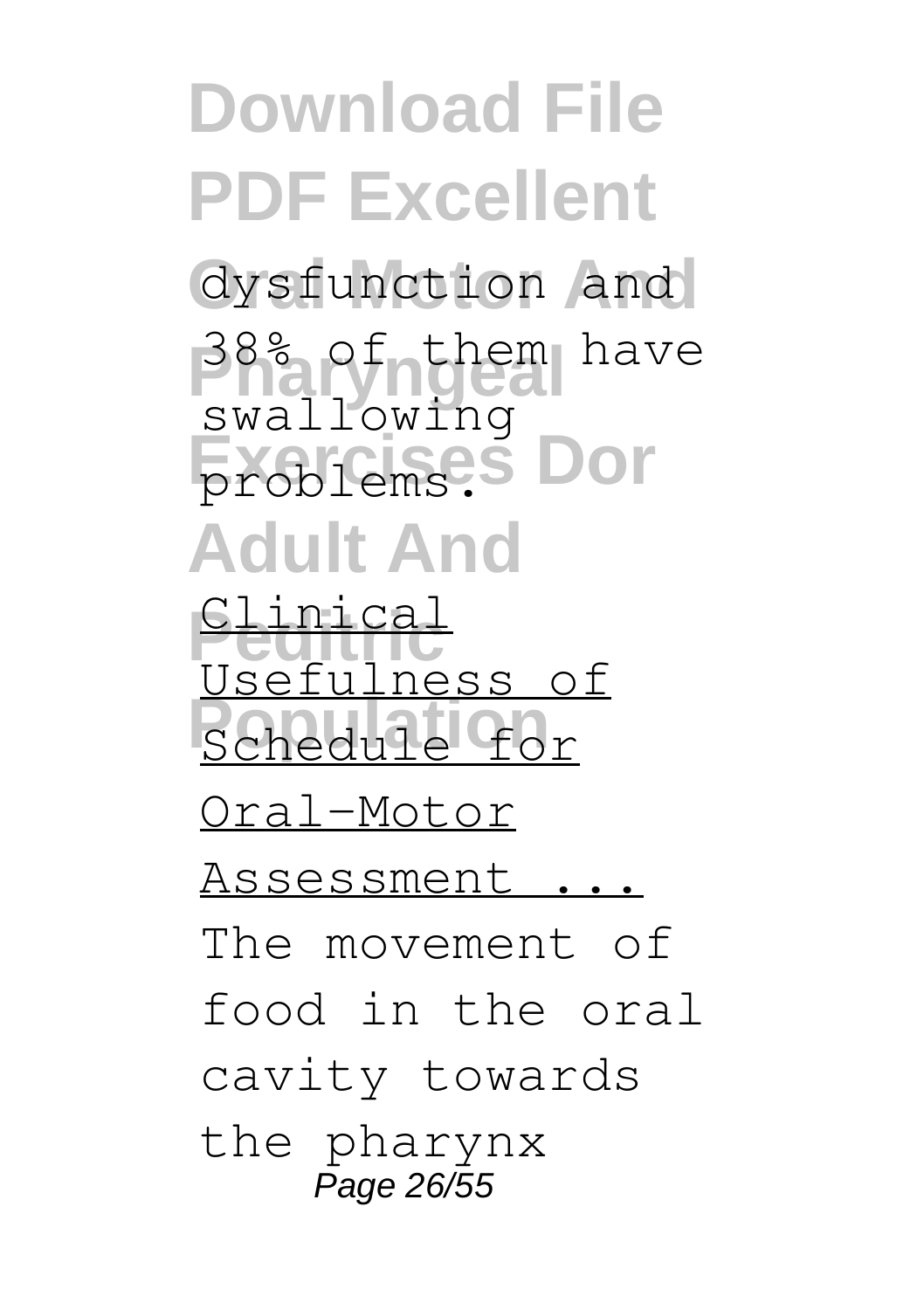**Download File PDF Excellent** differsotor And depending on the **Exercises Dor** (liquid or **Adult And** solid).1 For **Peditric** children with **Population** abnormalities in type of food dysphagia, the pharyngeal phase often accompany oralmotor dysfunction. Reilly et al.2 Page 27/55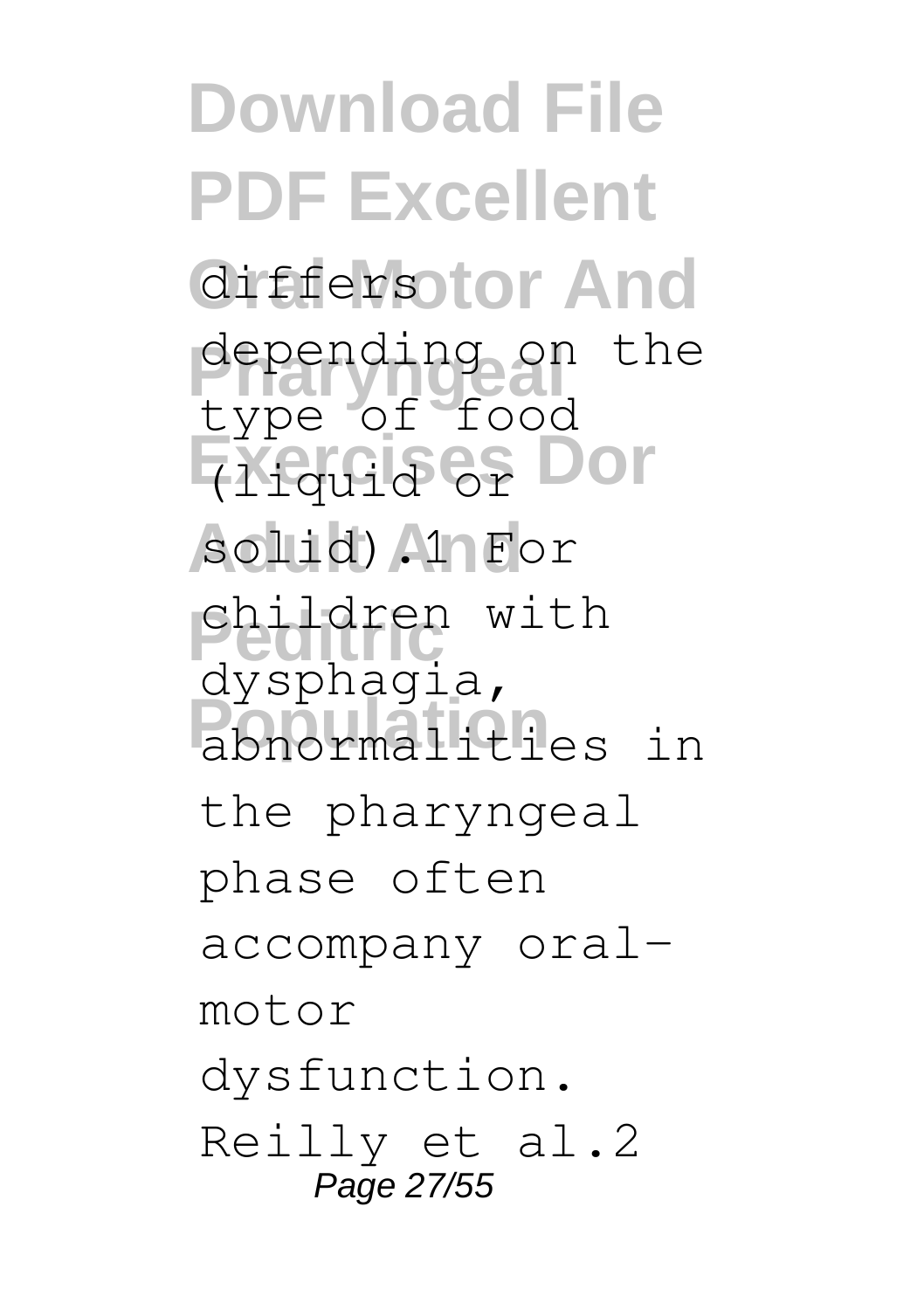**Download File PDF Excellent** reported that no over 90% of **Exercise Doring Doring Doring Discovers** have oral-motor **Peditric** dysfunction **Ponication** children with Usefulness of Schedule for Oral-Motor Assessment ... Eating and drinking are Page 28/55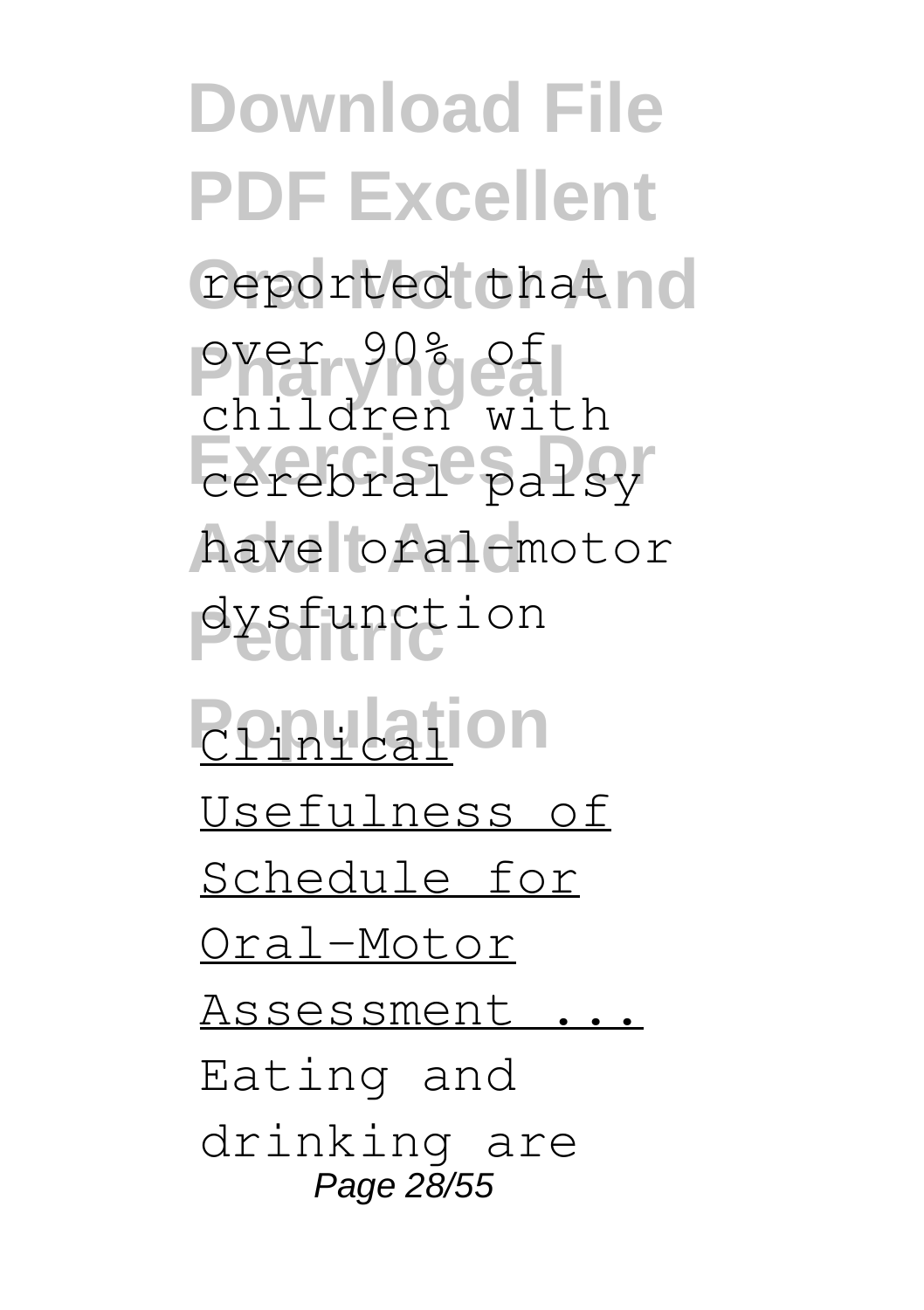**Download File PDF Excellent Complexitor And** sensorimotor<br>activities, which can be or described in four phases, al-preparatory, sensorimotor including the or oral (propulsive), pharyngeal and oesophageal phases of the swallow.6 This Page 29/55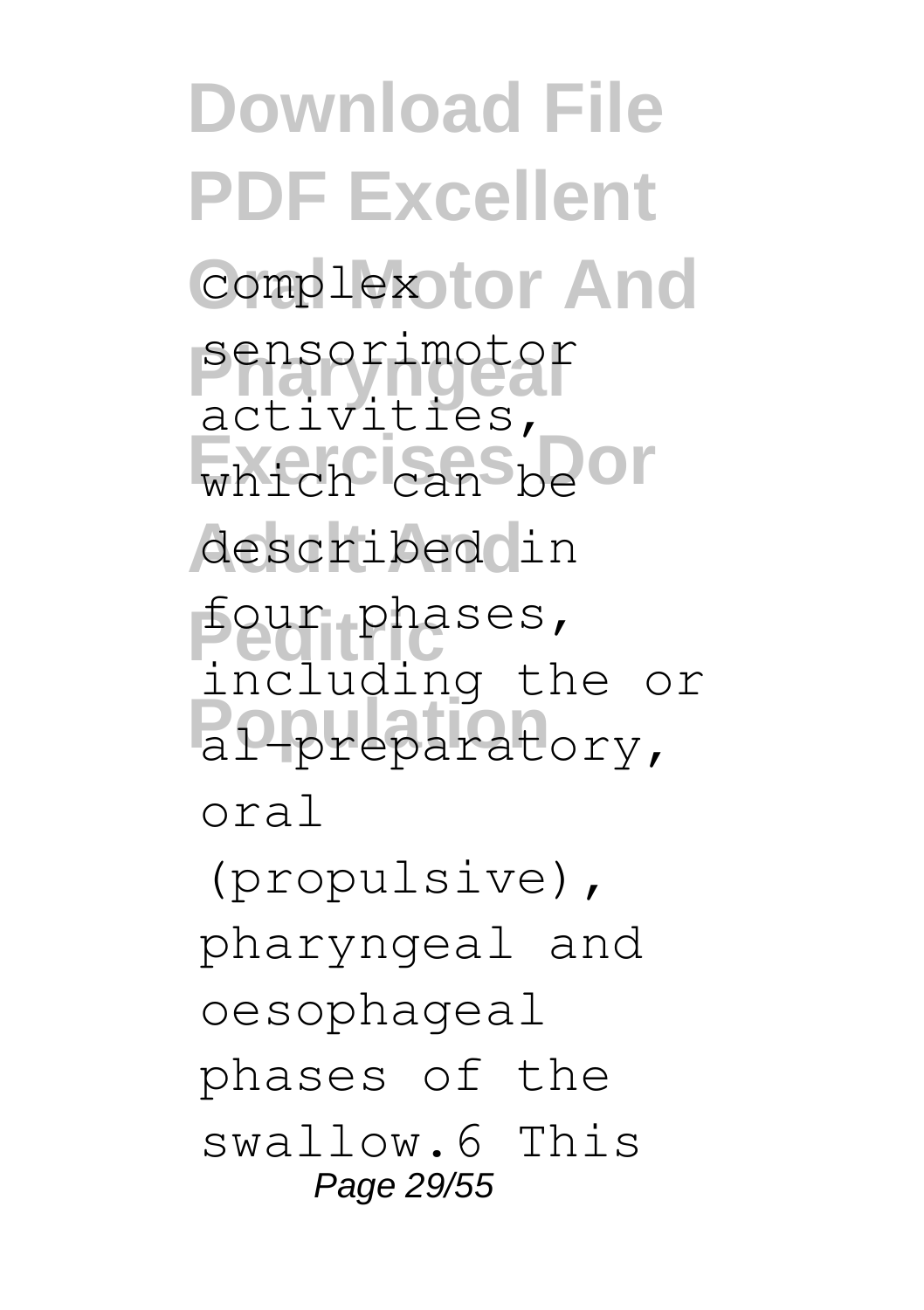**Download File PDF Excellent** study will focus **Pharyngeal** on oropharyngeal **Exercises Dor** in young children with **Pedificial** as any component of dysphagia (OPD) impairment to the oral and/or pharyngeal phases associated with eating, drinking or controlling Page 30/55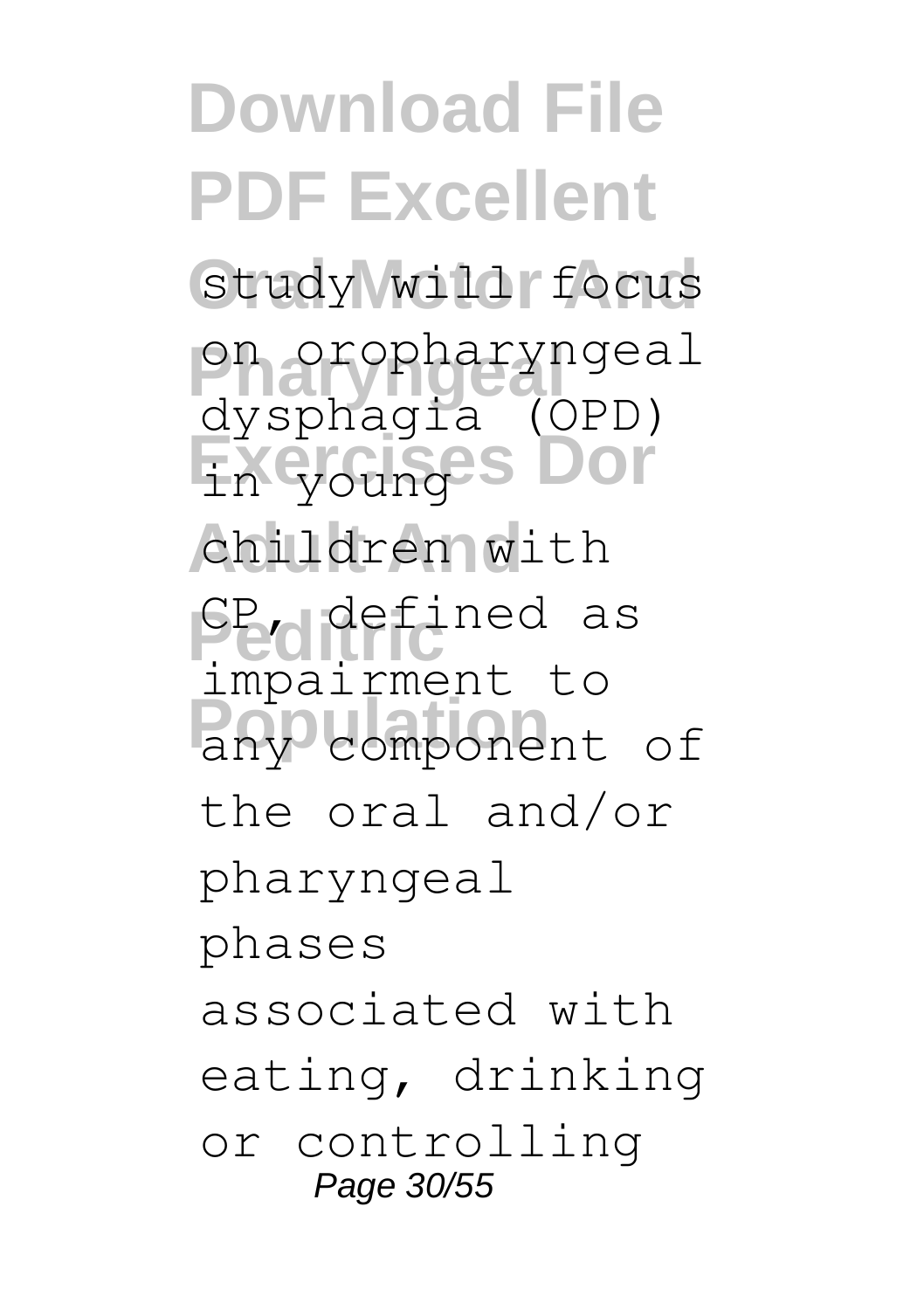**Download File PDF Excellent** Saliva.otor And **Pharyngeal Exercises Dor** cohort protocol study of o **Peditric** oropharyngeal **Policia**nd Longitudina ... b. Oral and Pharyngeal ROM Exercises c. Sensory-Motor Integration Procedures d. Swallow Page 31/55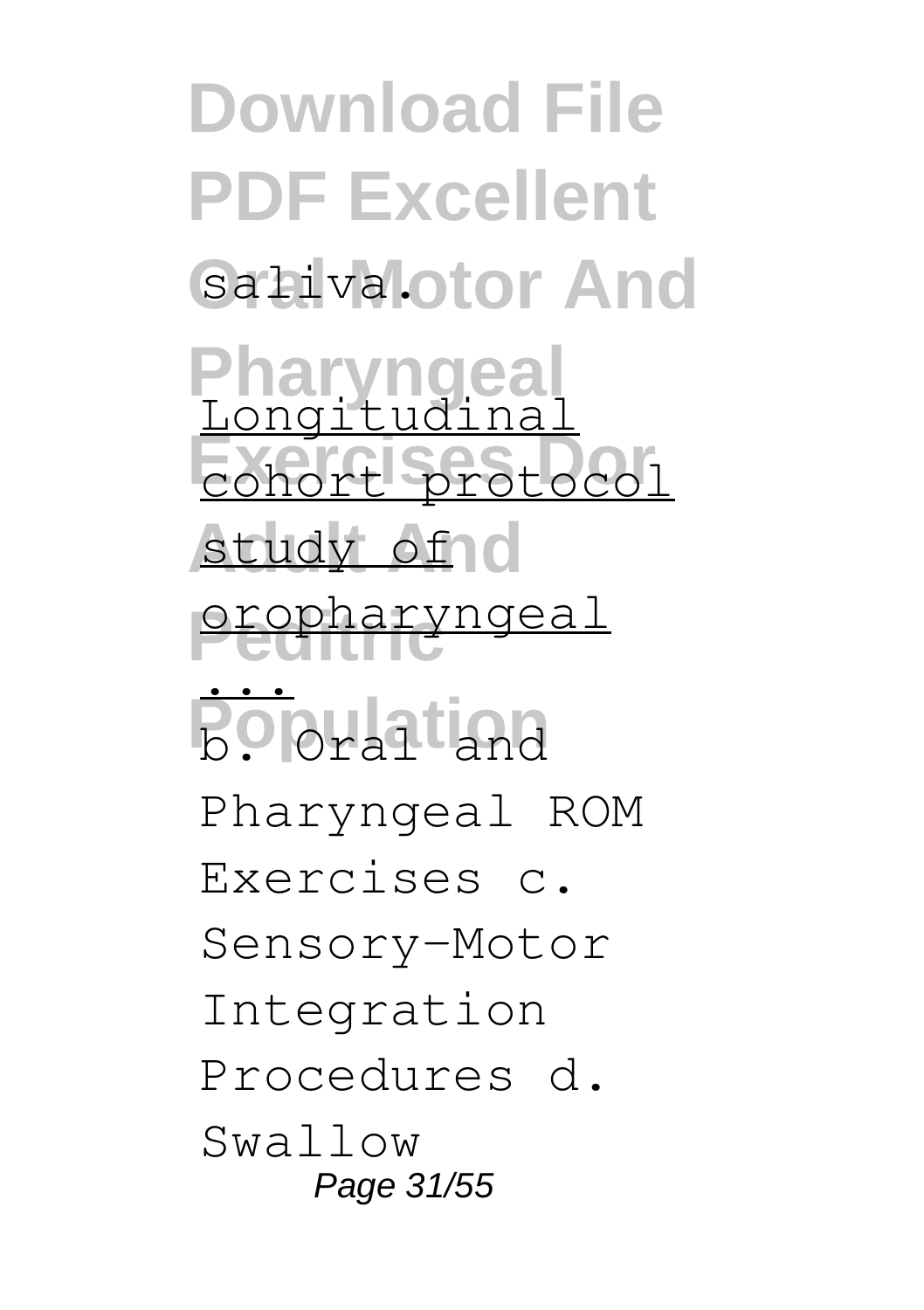**Download File PDF Excellent** maneuvers 3.And Postures: Chin **Exercises Dor** Increases<sup>o</sup> **Peditric** vallecular **Population** airway entrance Down or Chin space; narrows b. Pushes epiglottis posteriorly into more protective position over airway c. Pushes Page 32/55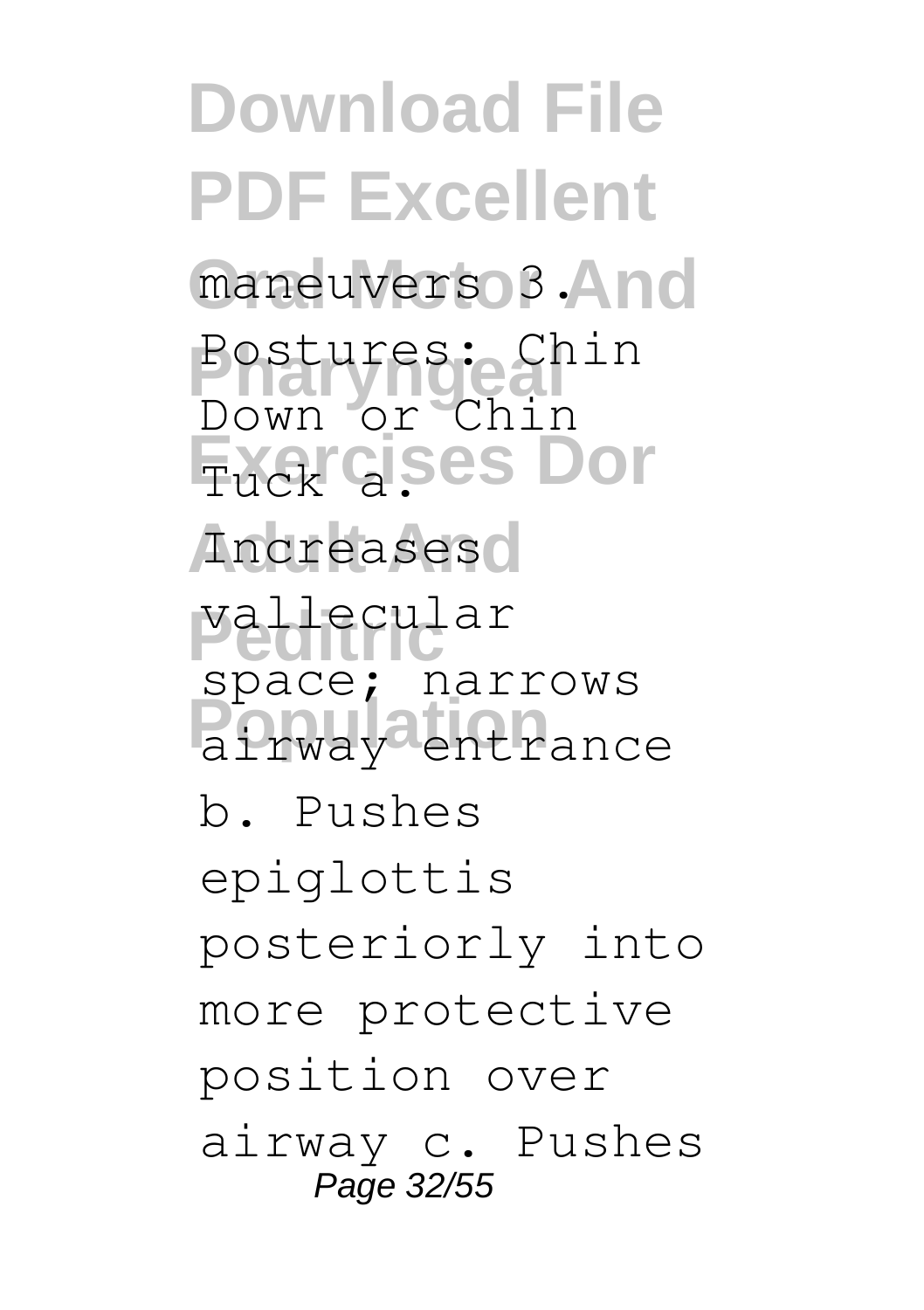**Download File PDF Excellent** tongue base And **Pharyngeal** backward toward **Examples** Contracts **Adult And** is a delay ... **Peditric Pysphagia** pharyngeal wall Treatment for

Information

Technology

Motor and

sensory

innervation of

the majority of Page 33/55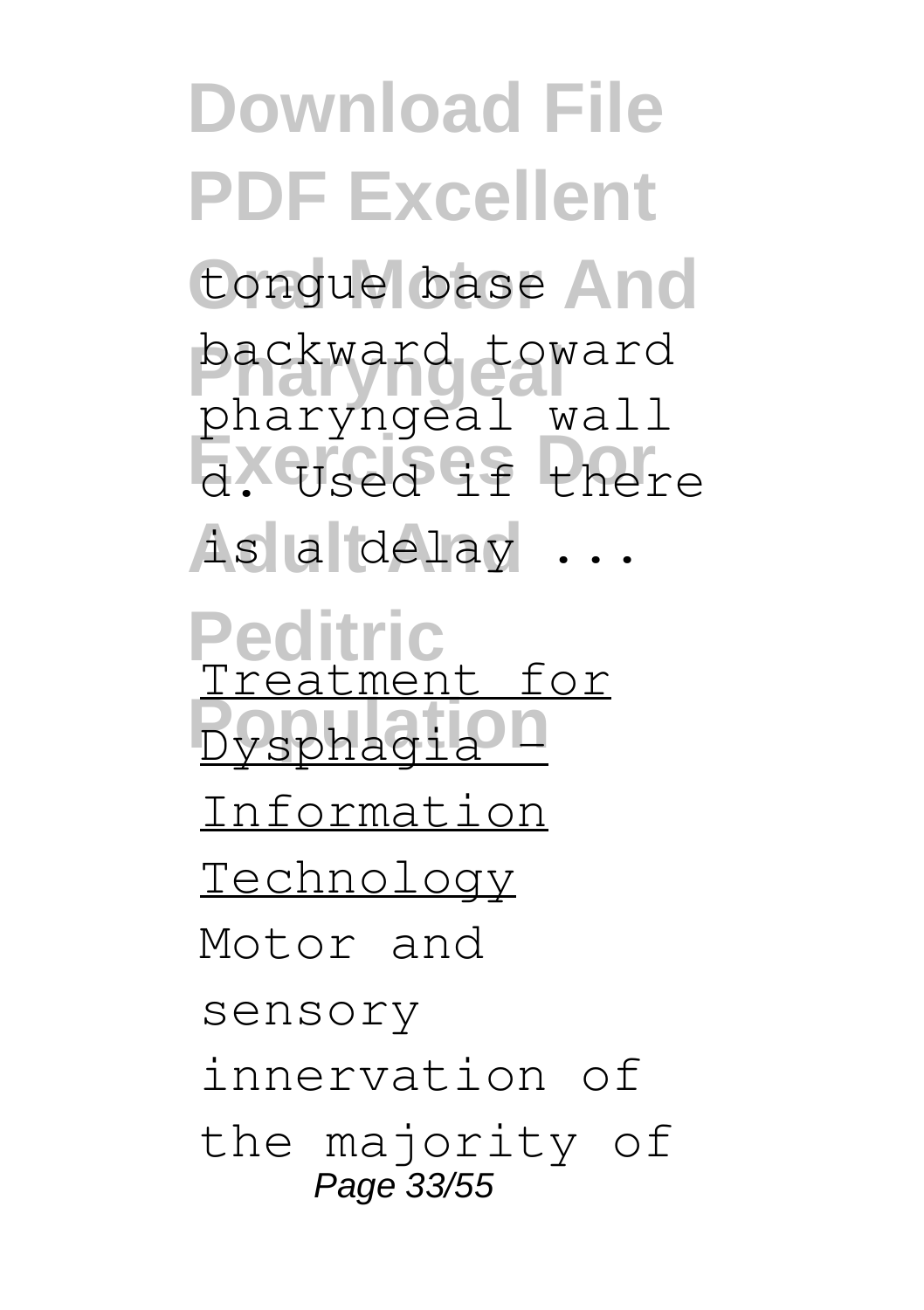**Download File PDF Excellent** the pharynx And **Pharyngeal** (except **Exercises Dor** achieved by the pharyngeal plexus. The plexus, which nasopharynx) is pharyngeal mainly overlies the middle pharyngeal constrictor, is formed by: Pharyngeal Page 34/55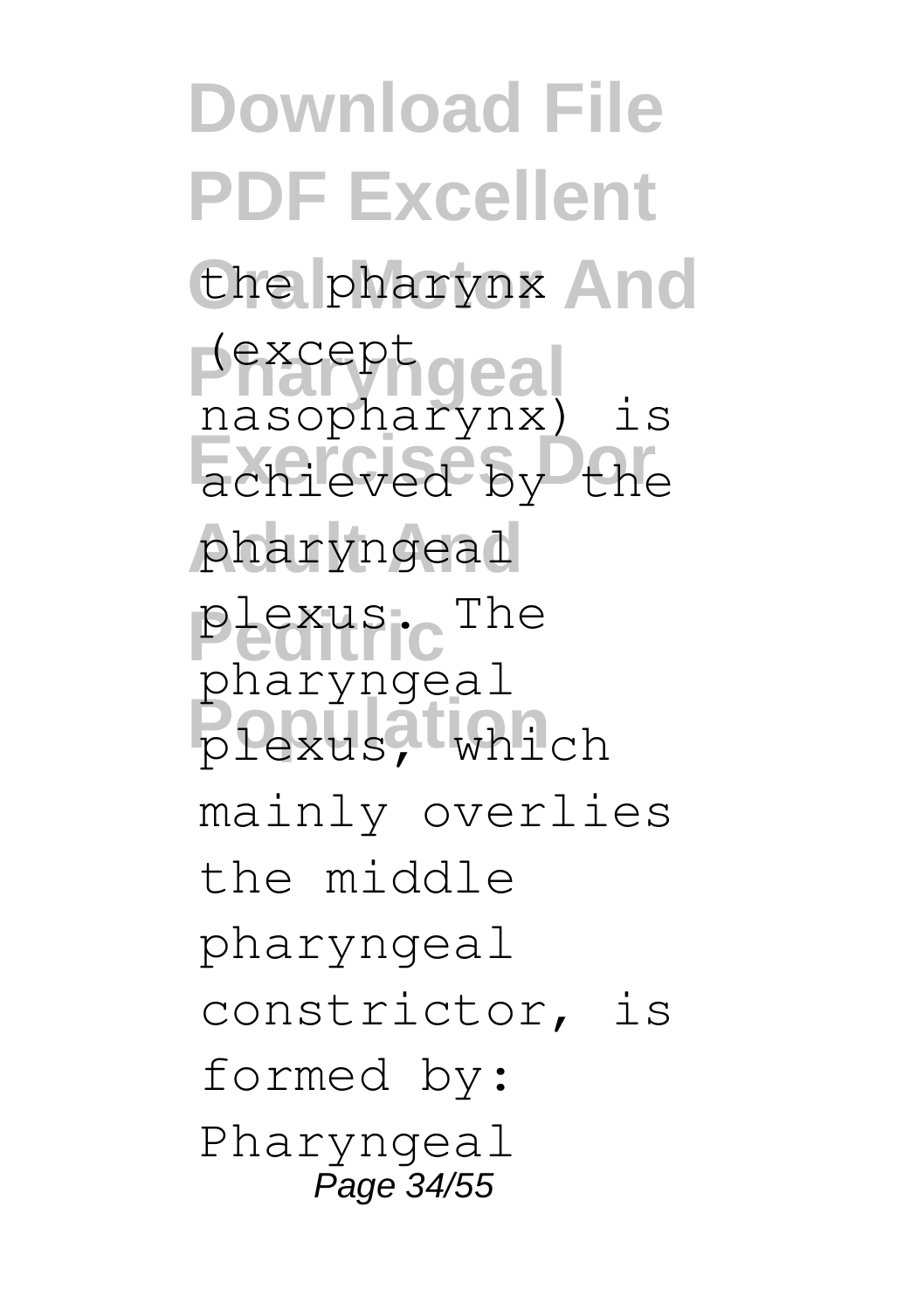**Download File PDF Excellent** branches from 0 *<u>Pharyngeal</u>* **Exercise of Principles** Pharyngeal **branch** of the **R**opulation glossopharyngeal vagus nerve (CN

The Pharynx - Subdivisions - Blood Supply - TeachMeAnatomy SLPs use Page 35/55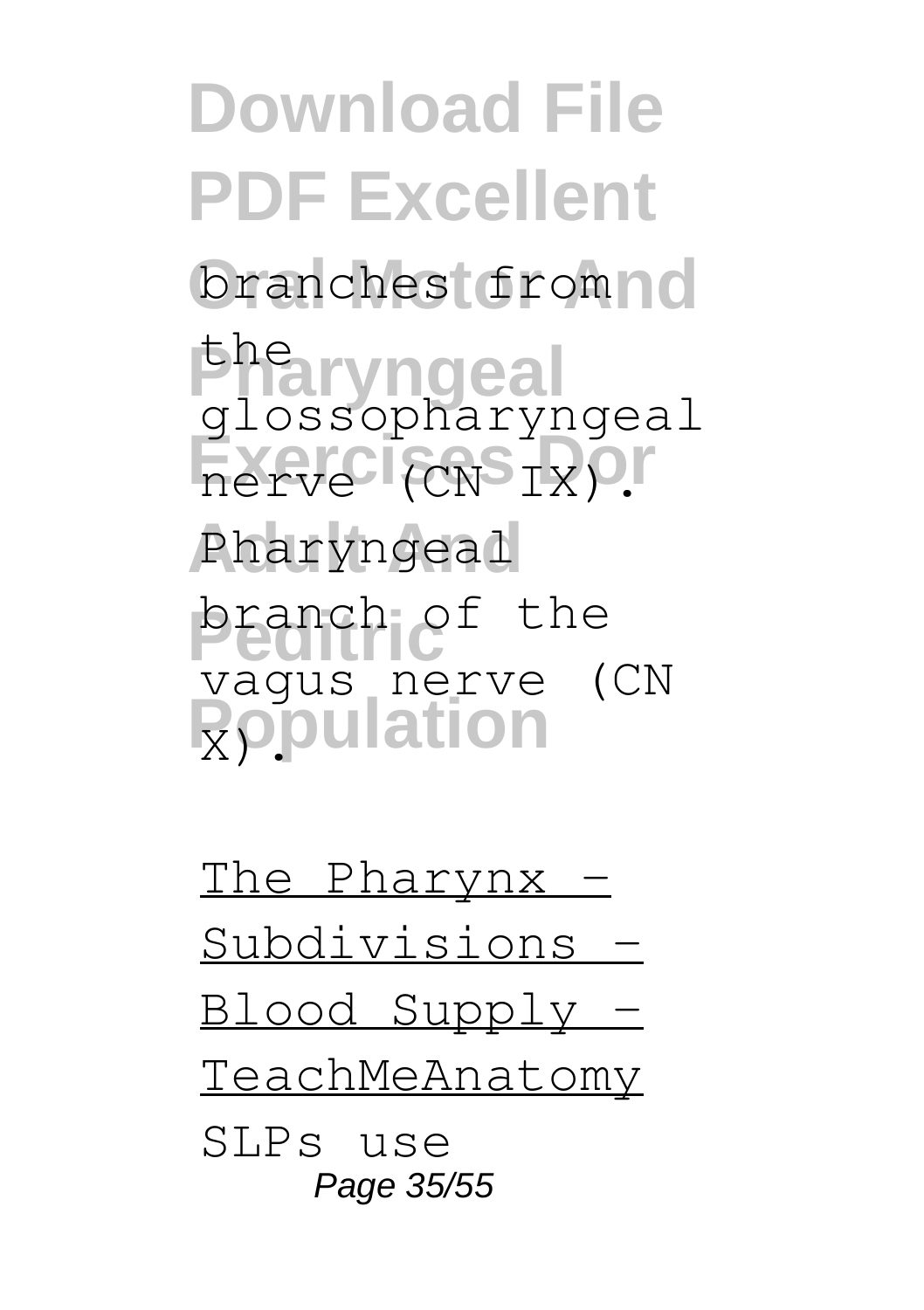**Download File PDF Excellent** instrumental no techniques to **Exercises Dor** pharyngeal, **Adult And** laryngeal, upper esophageal, and **Population** function as they evaluate oral, respiratory apply to normal and abnormal swallowing. In addition, instrumental procedures are Page 36/55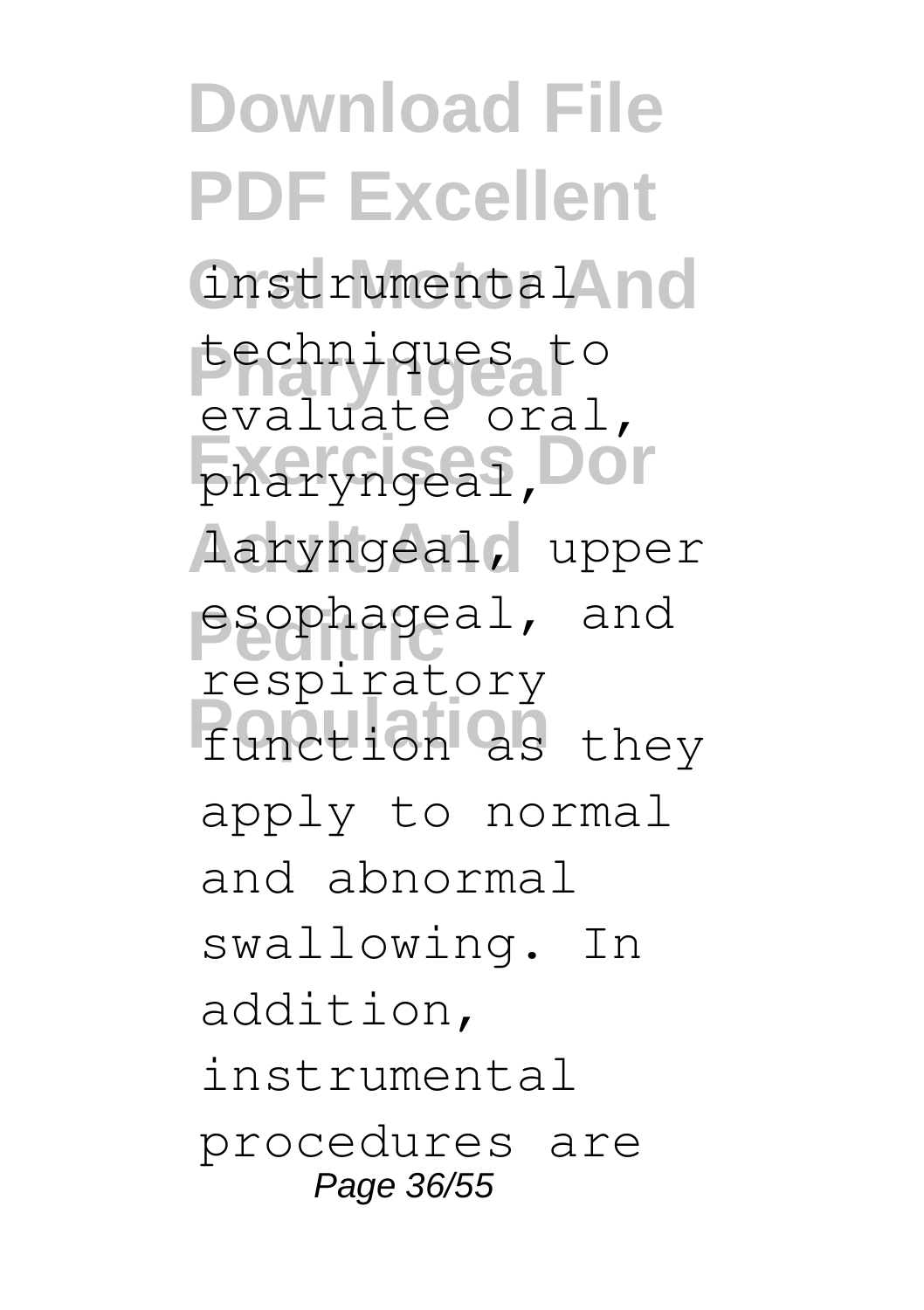**Download File PDF Excellent** used totor And determine the and the es Dor effectiveness of **Peditric** a variety of **Population** strategies. appropriateness treatment

Adult Dysphagia: Assessment - ASHA Strategies to improve oral Page 37/55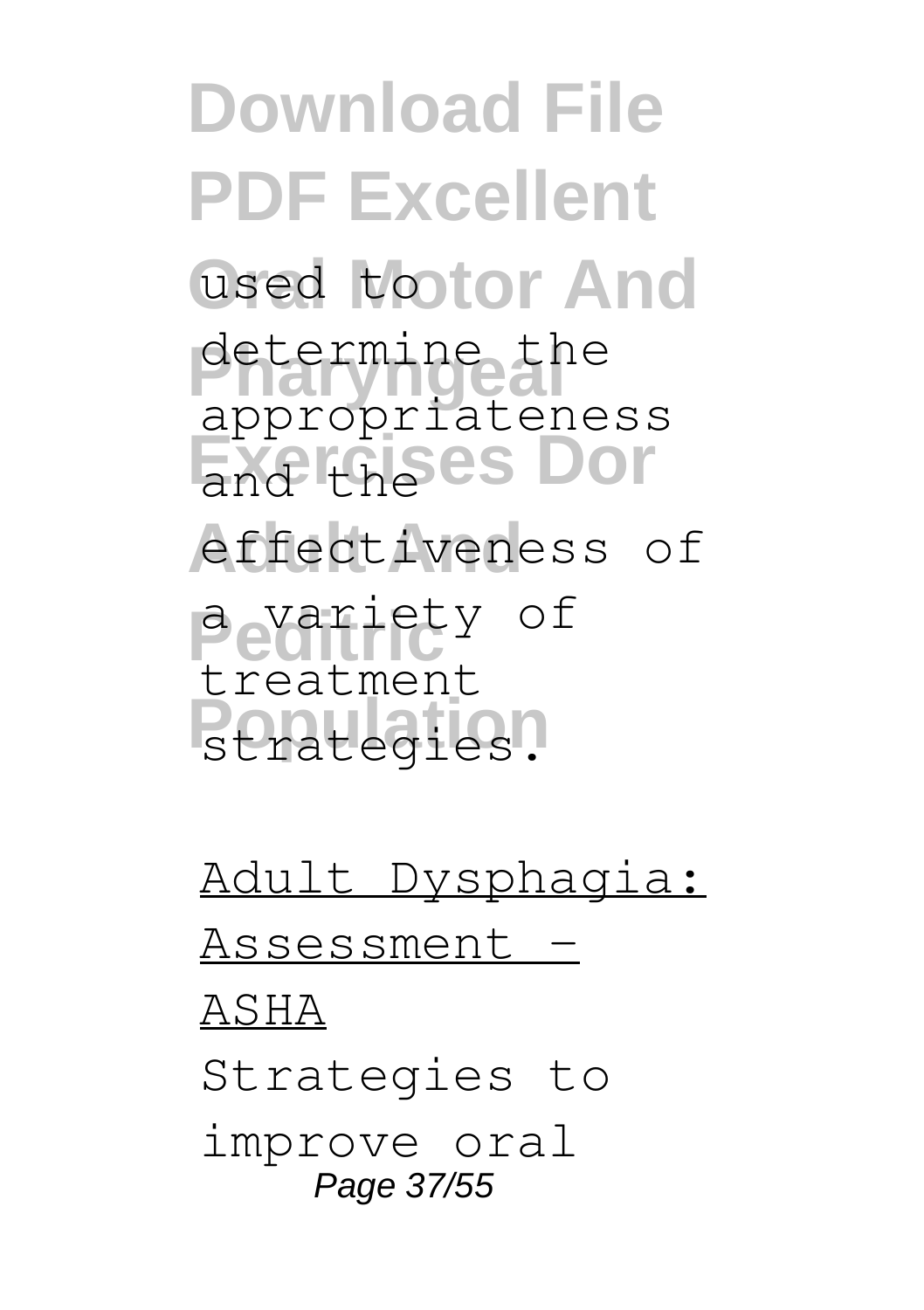**Download File PDF Excellent** motor, oral And sensory<sub>gea</sub> **Exercises** Dor respiratory musculature<br>activity will be **Population** discussed as pharyngeal, rib musculature they relate to findings obtained during a comprehensive clinical assessment. Page 38/55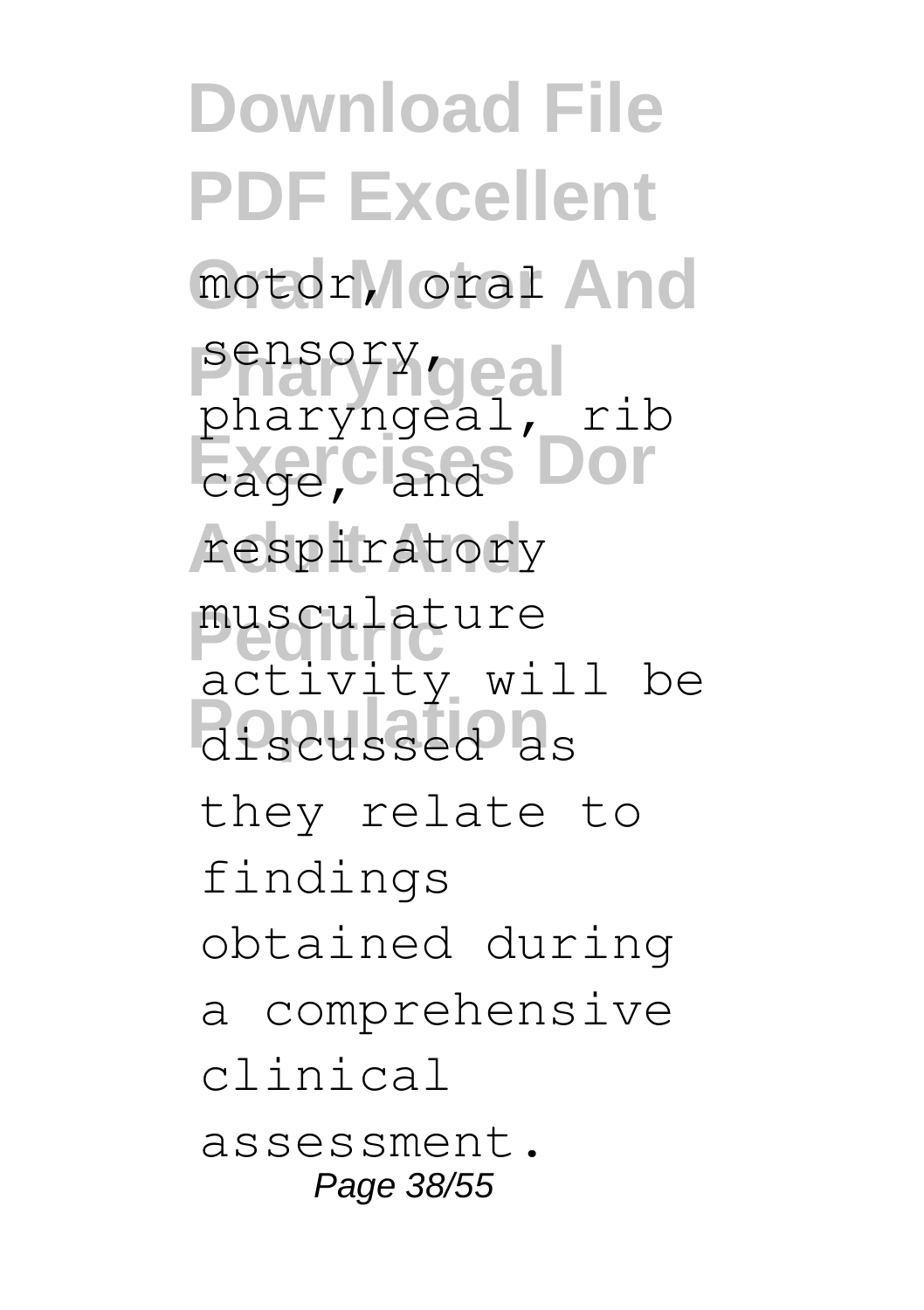**Download File PDF Excellent** Differences And between geal **Exercises Dor** strategies **Adult And** appropriate for direct treatment **Portyover** intervention and for activities such as mealtime feeding will be ...

Treatment Page 39/55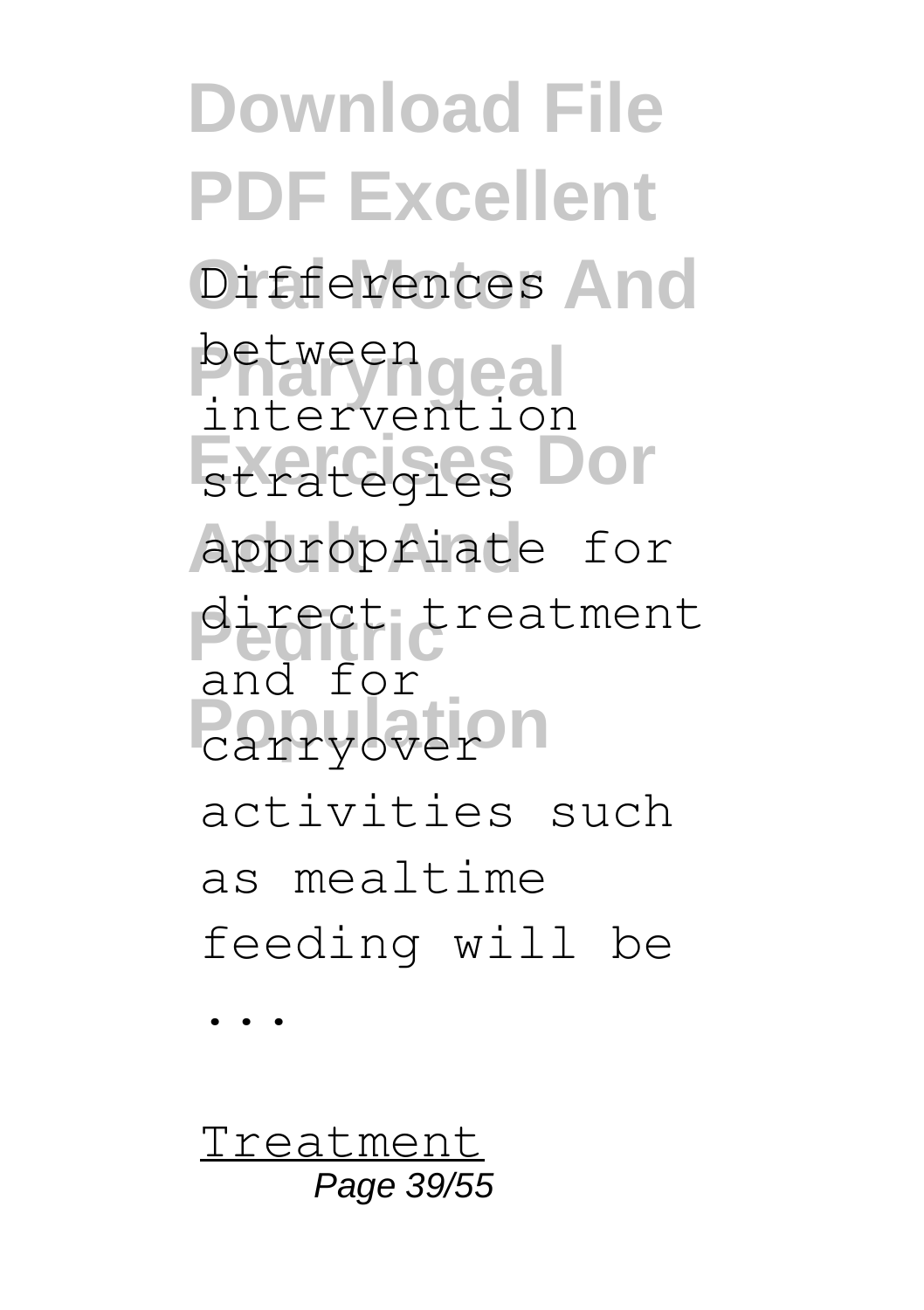**Download File PDF Excellent** Strategies for d the Improvement **Exercises Dor Adult And** glossopharyngeal **Peditric** nerve (CN IX) **Professor** general of Oral ... provides general posterior third of the tongue and motor function to the pharyngeal constrictors. Page 40/55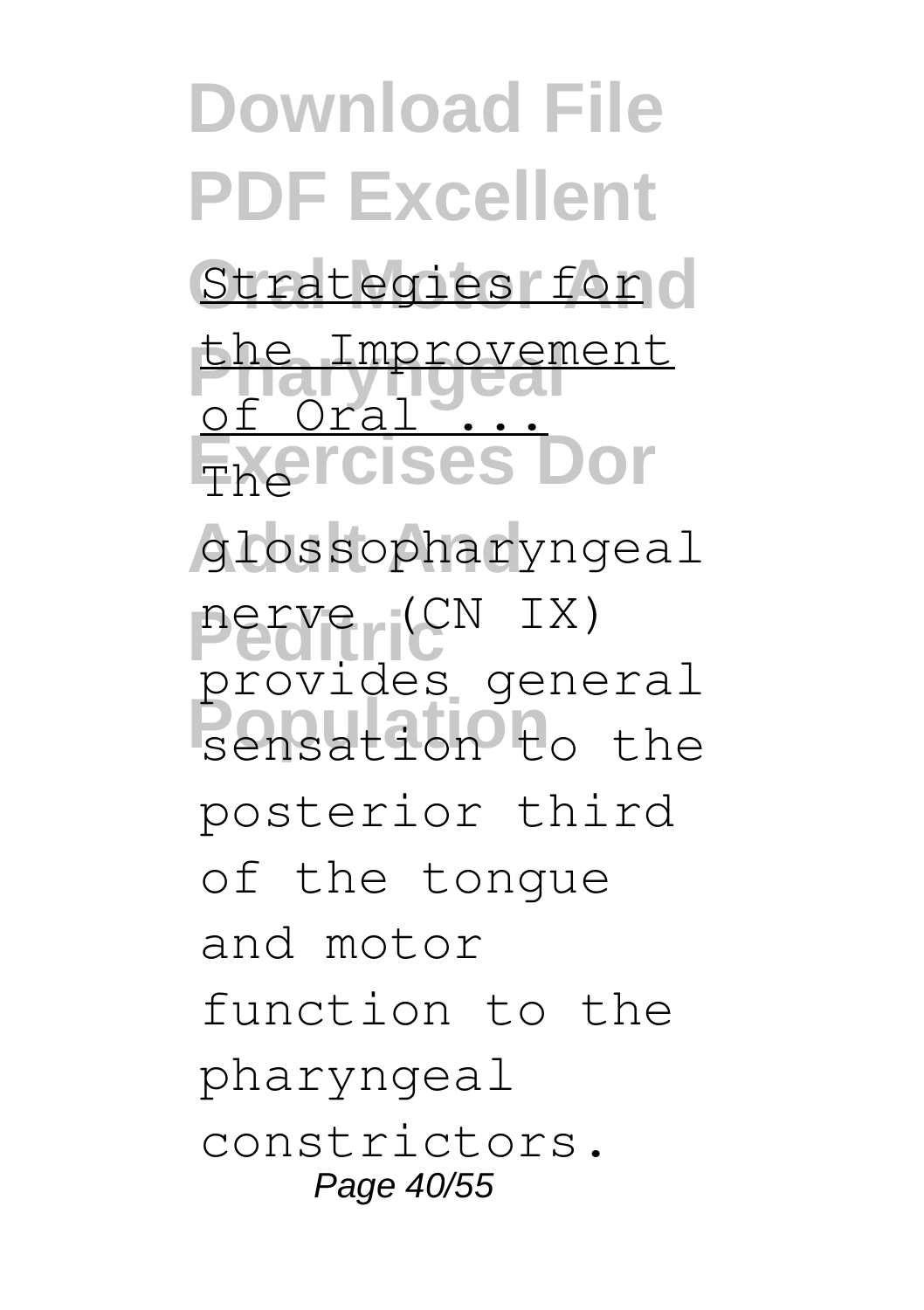**Download File PDF Excellent** The vagus nerve **Pharyngeal** (CN X) provides sensation<sup>Sto</sup> the **Adult And** larynx and motor **Peditric** function to the pharynx, **Qarynx**, general soft palate, and esophagus.

Dysphagia – The Oral Cancer Foundation Oral-pharyngeal Page 41/55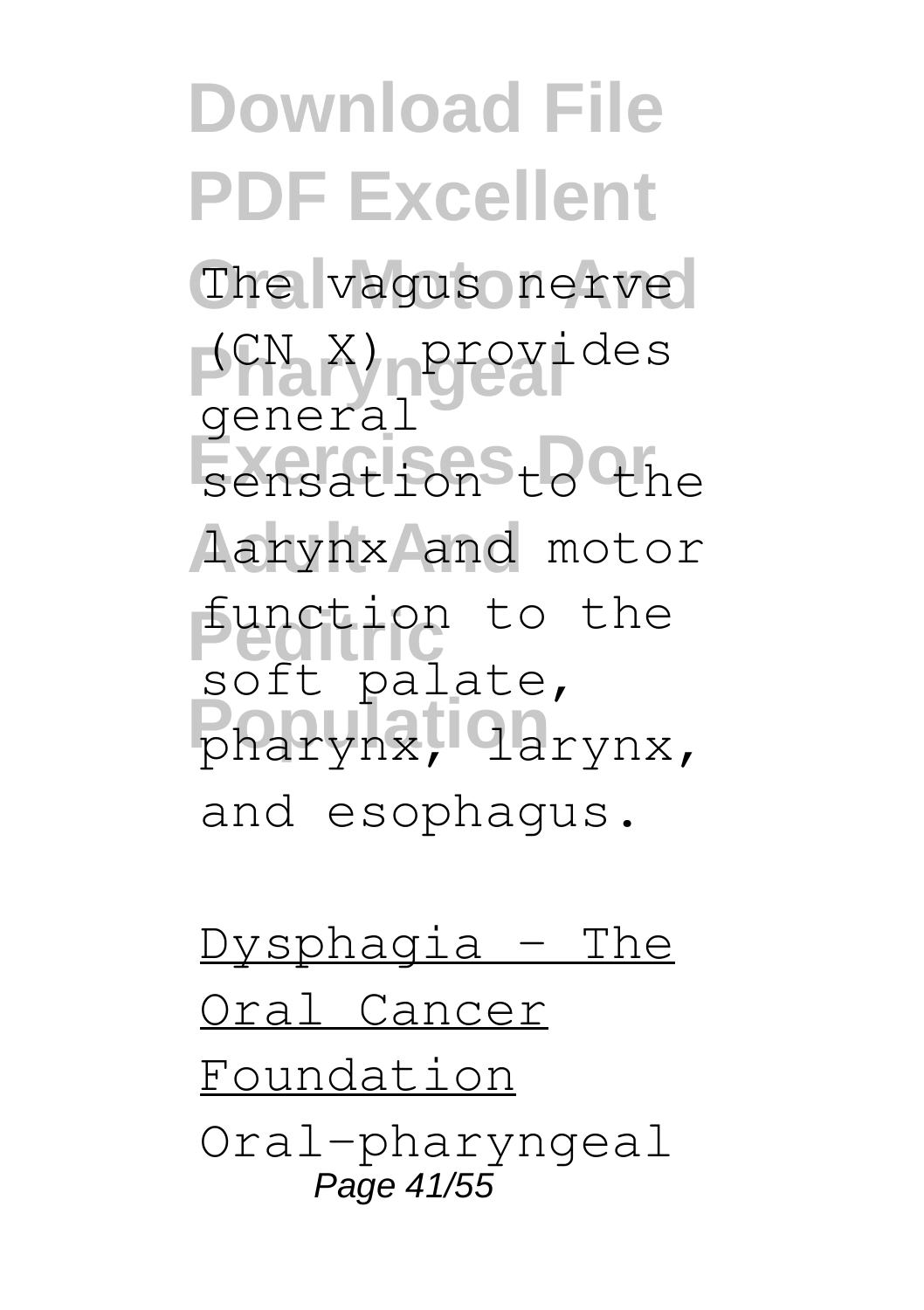**Download File PDF Excellent** dysphagia is **And** increasingly **Exercises** generally<sub>o</sub> healthy, but The focus of recognized as a elderly, adults. this chapter is to review evidence of aging effects on the pharynx ...

Page 42/55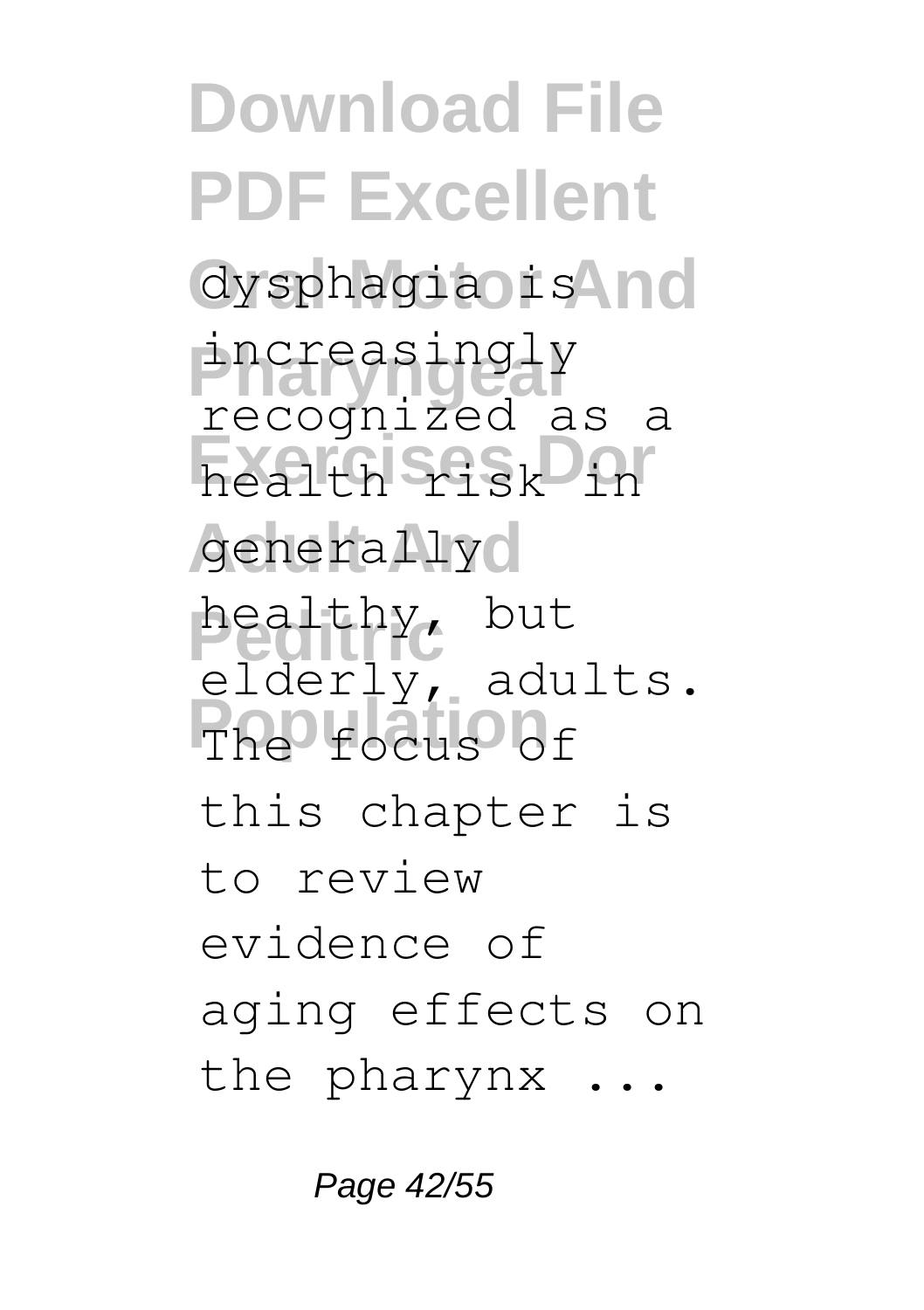**Download File PDF Excellent** Oral, pharyngeal and esophageal Exercises Dor **Adult And** Neuromuscular **Peditric** stimulation (NMES)<sup>3</sup>for motor function electrical treating dysphagia is a relatively new therapeutic method. There is a paucity of Page 43/55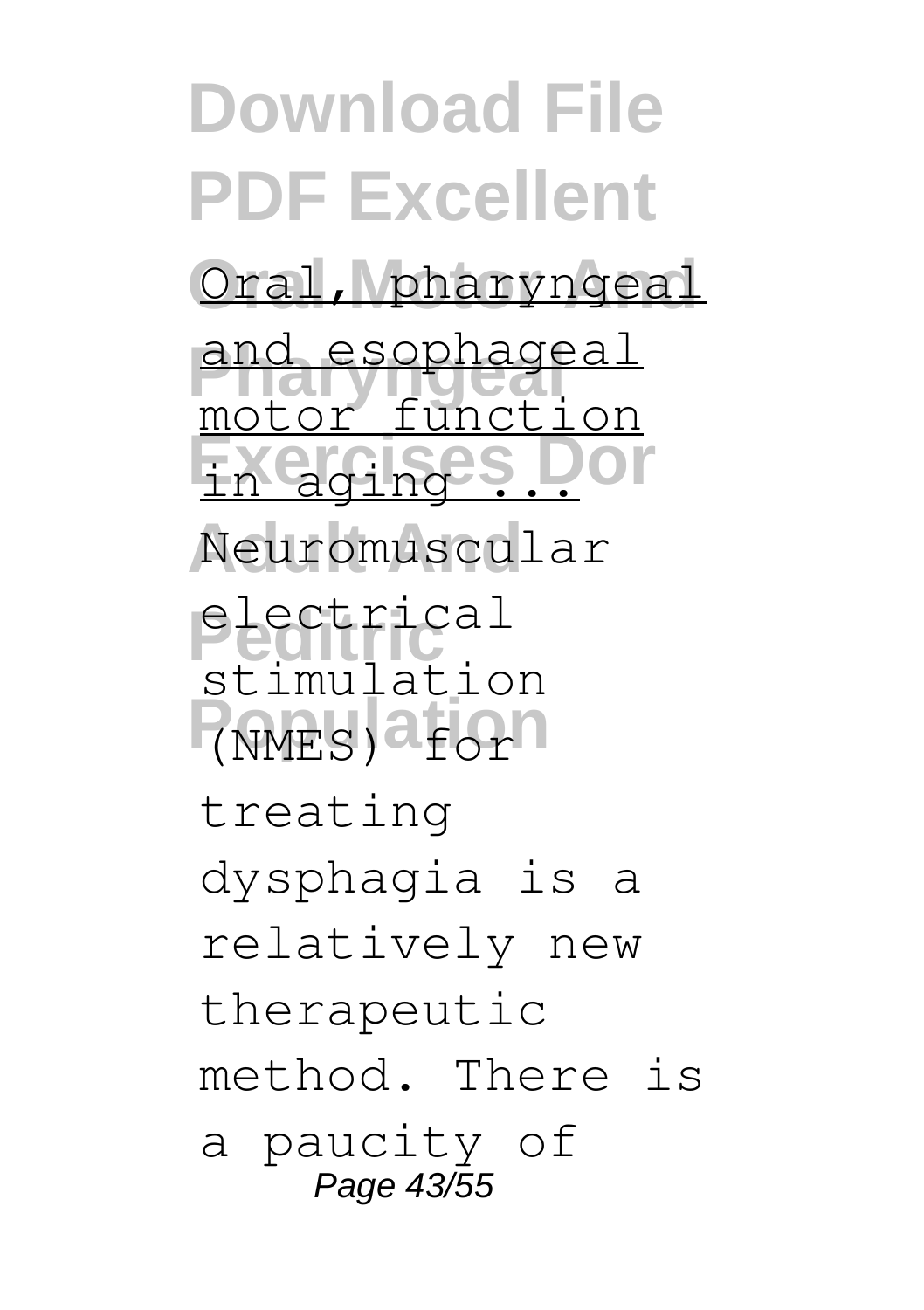**Download File PDF Excellent** evidence about d the use of NMES **Exercises Dor** dysphagia caused by stroke. The present review **Population** introduce and in patients with aimed to discuss studies that have evaluated the efficacy of this method amongst dysphagic Page 44/55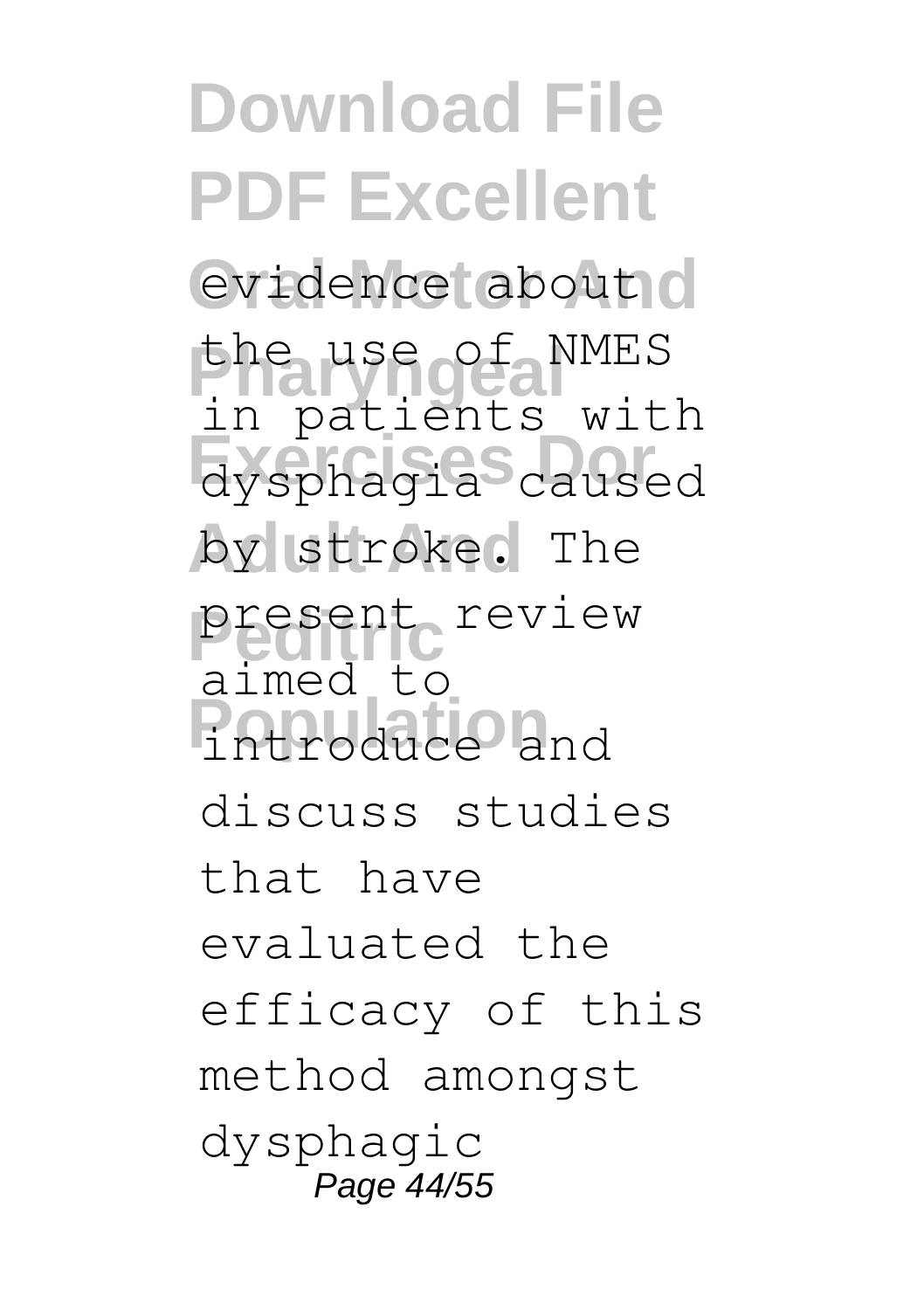**Download File PDF Excellent** patientstor And following stroke **Exercises Dor** the intensity of **Adult And** ... with emphasis on

**Peditric Electrical** Surface Stimulation for Treating Swallowing ... OBJECTIVES: To determine the prevalence of Page 45/55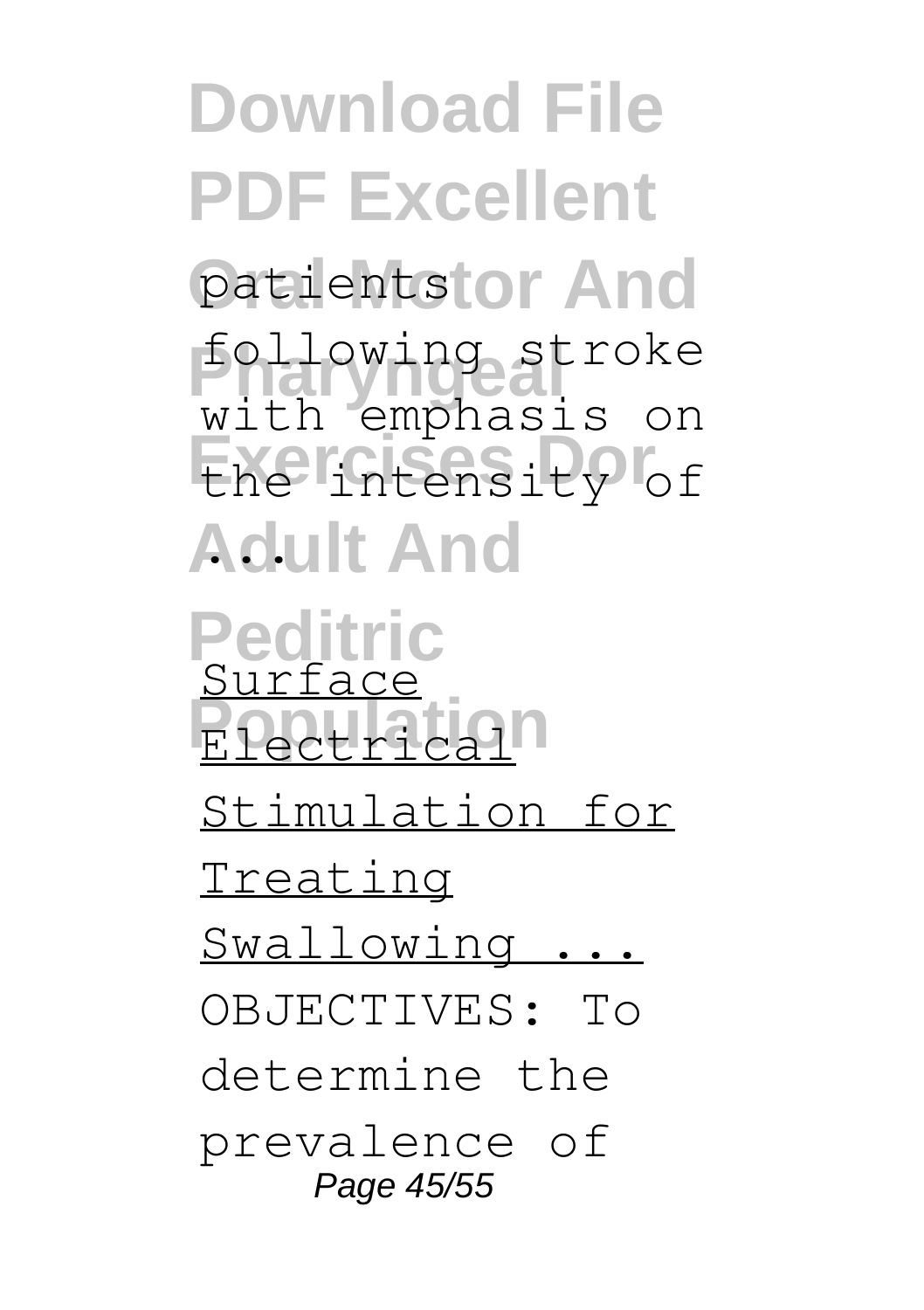**Download File PDF Excellent** Oropharyngealno **Pharyngeal** dysphagia (OPD) **Exercises** pharyngeal phase, saliva **Population** and its subtypes control), and relationship to gross motor functional skills in preschool children with Page 46/55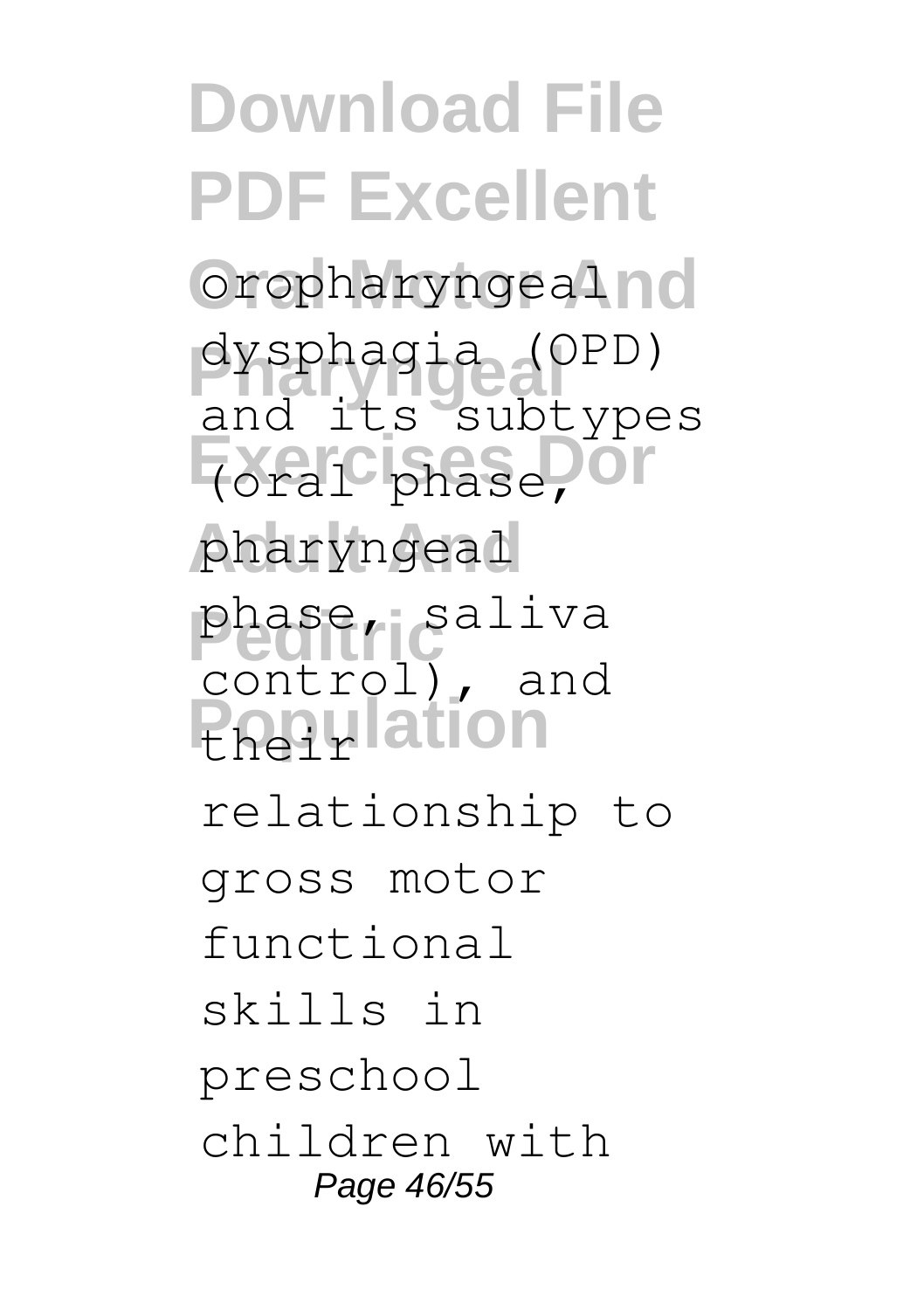**Download File PDF Excellent** cerebral palsy o **Pharyngeal** (CP). It was **Exercises Dor** that OPD would **Adult And** be present **Peditric** across all gross **Population** levels, and hypothesized motor severity children with more severe gross motor function would have ...

Page 47/55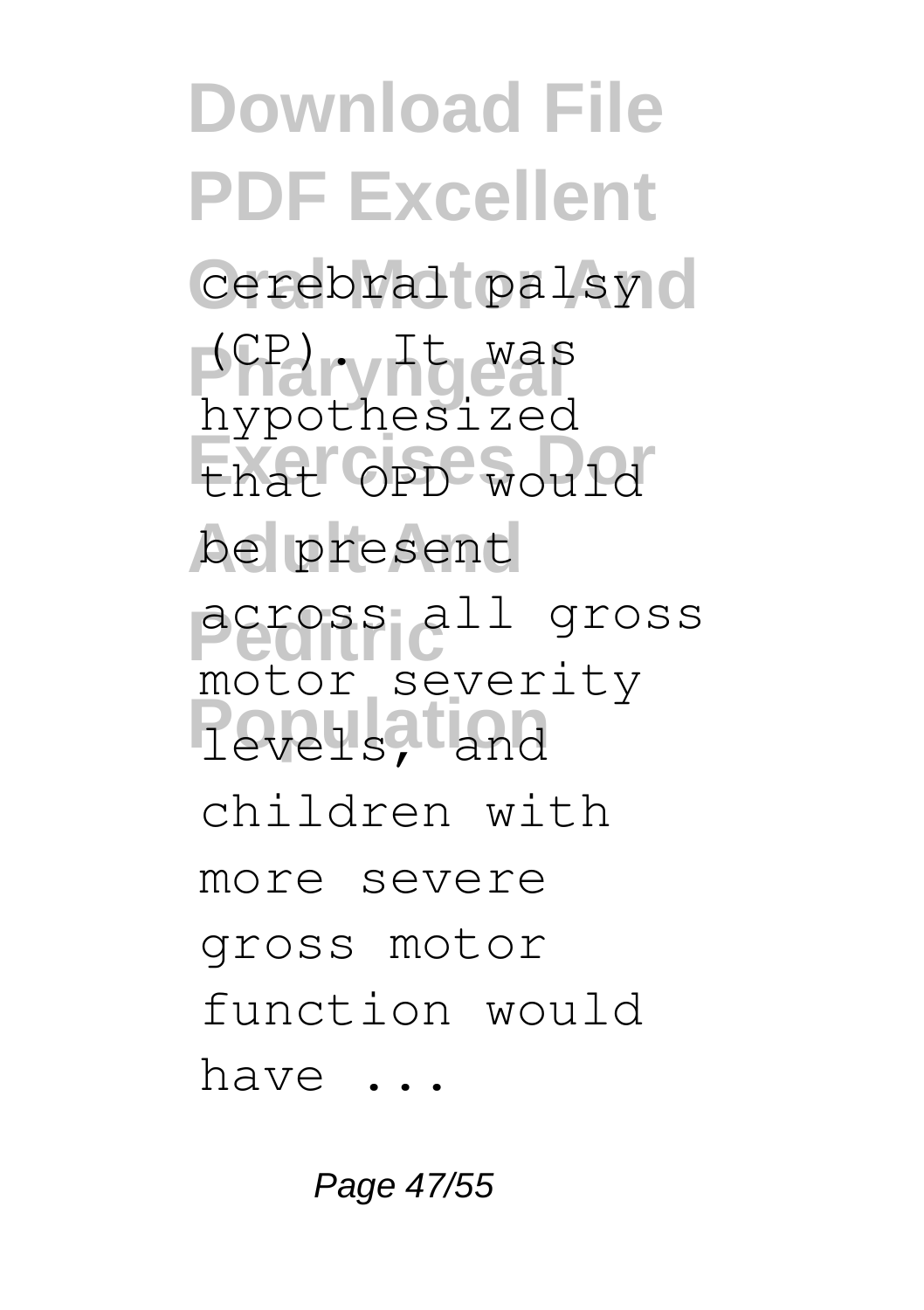**Download File PDF Excellent** Oropharyngealno **Pysphagia and Exercises** Dor Children ... November 15, **Population** Gross Motor 2019 - November MA. This engaging course delivers a wealth of information on assessment and Page 48/55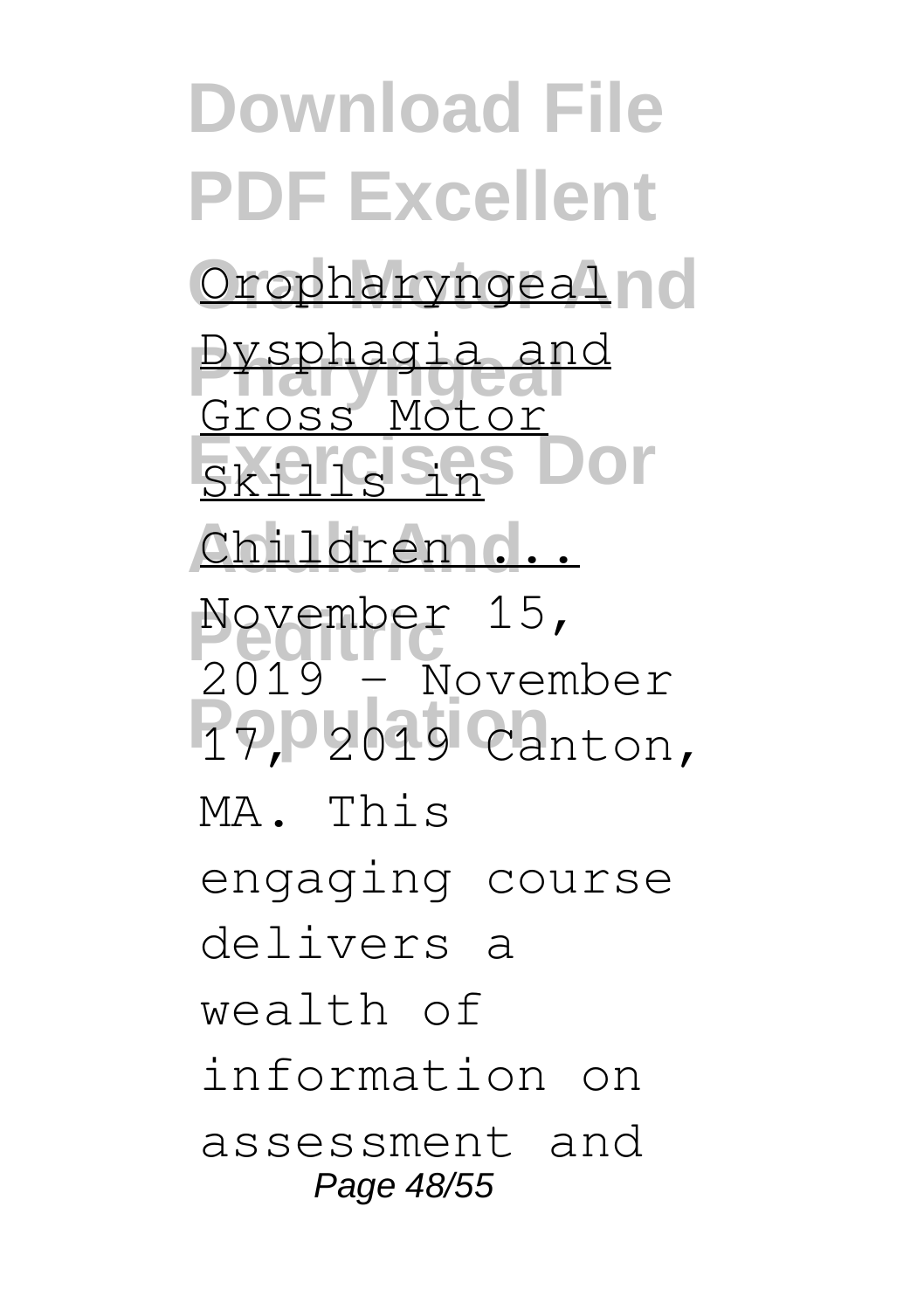**Download File PDF Excellent** treatments that **Pharyngeal** focus on the respiration, Or swallowing **Peditic** and oral **Population** functioning, as trunk, motor well as mealtime strategies to improve feeding in infants and children with neuromuscular Page 49/55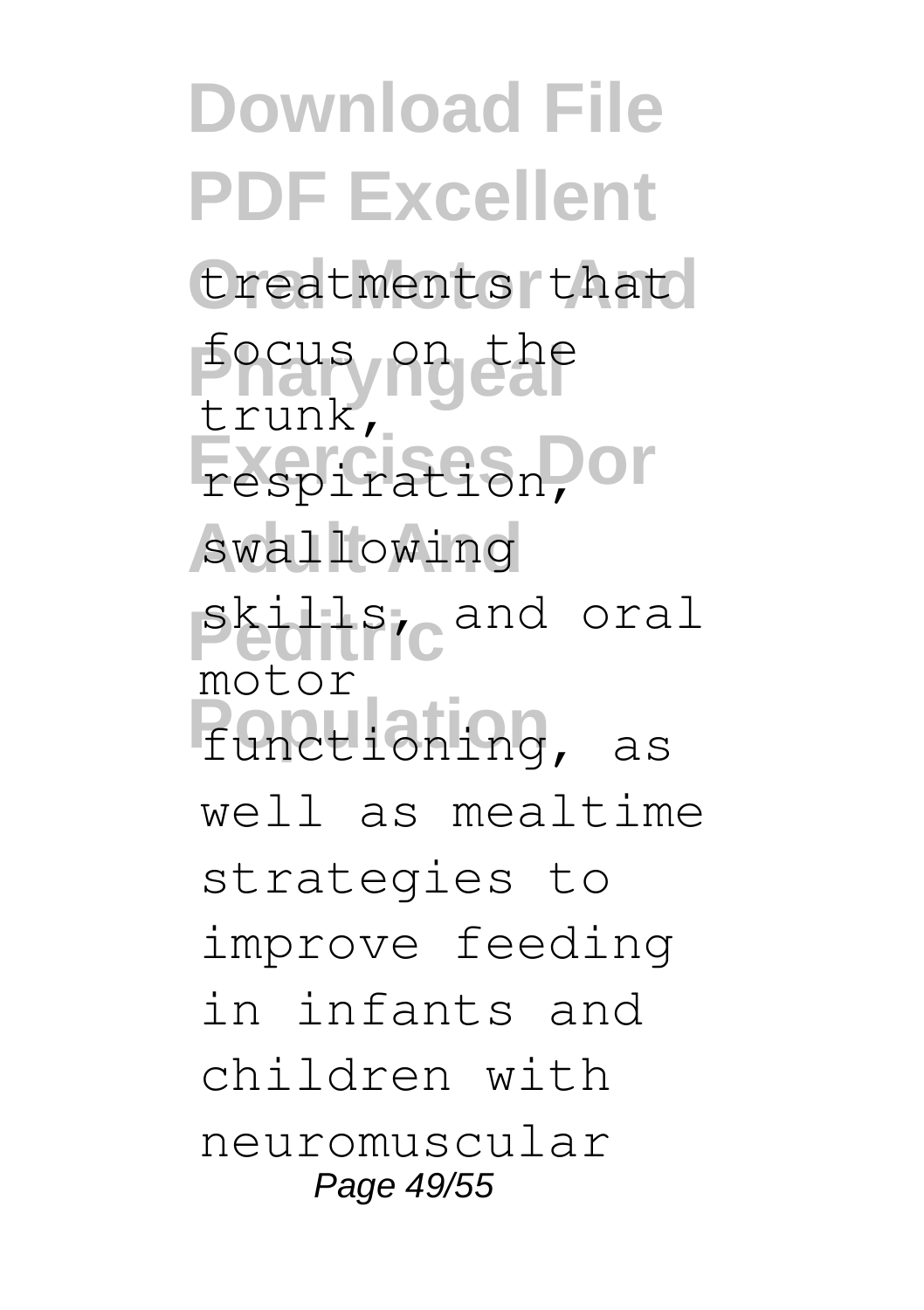**Download File PDF Excellent** impairments. And This course **Exercises** Dor relevant<sub>10</sub> **Peditric** assessment and **Population** strategies for delivers treatment infants and children (birth through 21 years of age) with neuromuscular impairments and Page 50/55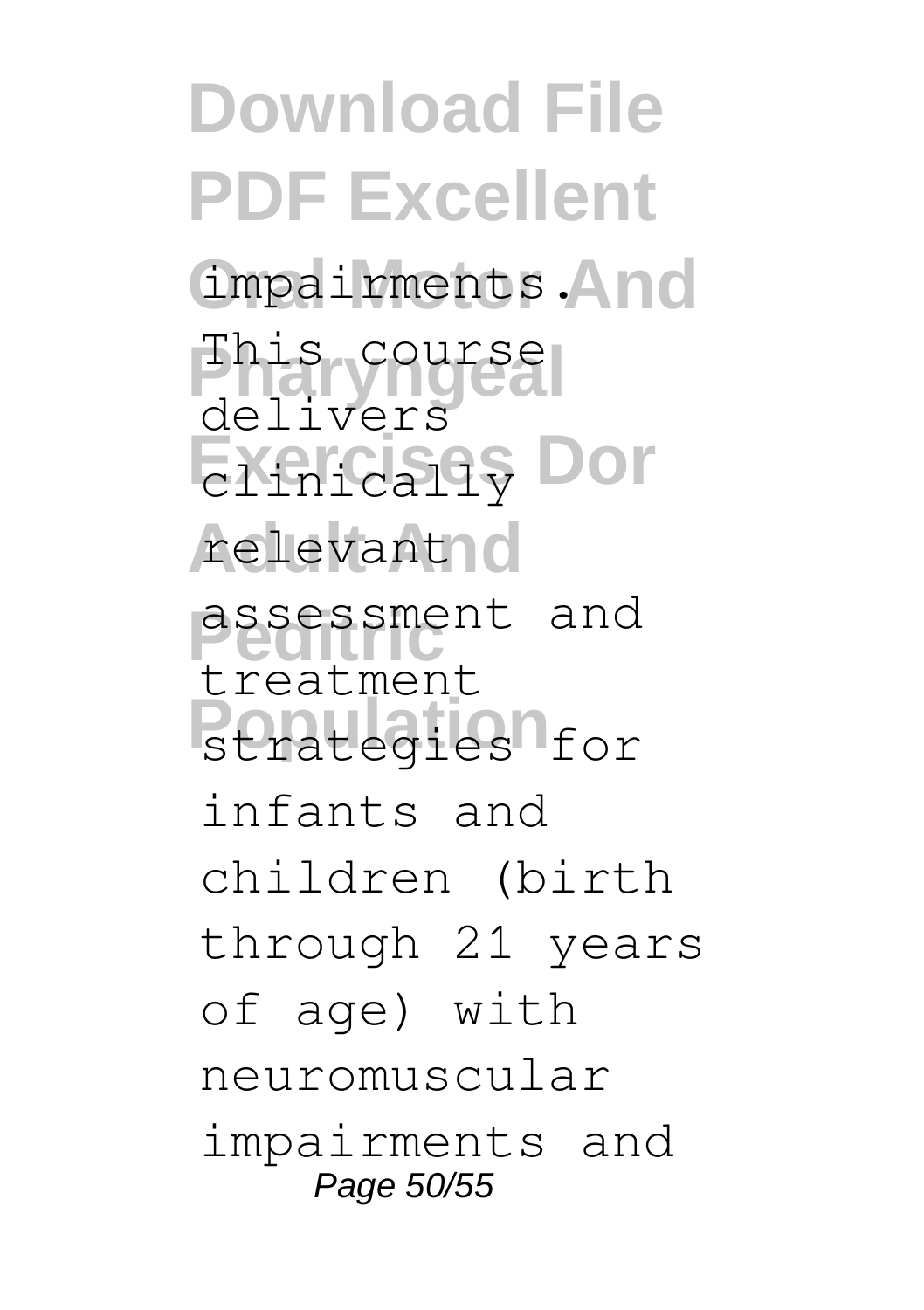**Download File PDF Excellent Oral Motor And** ... **Pharyngeal Exercises Increased Or** Children with <u>Oral Motor</u><br>Swallowing **Function** 9s Assessment and Oral Motor ... facilitated by the coordination of lingual, oral, pharyngeal, upper esophageal Page 51/55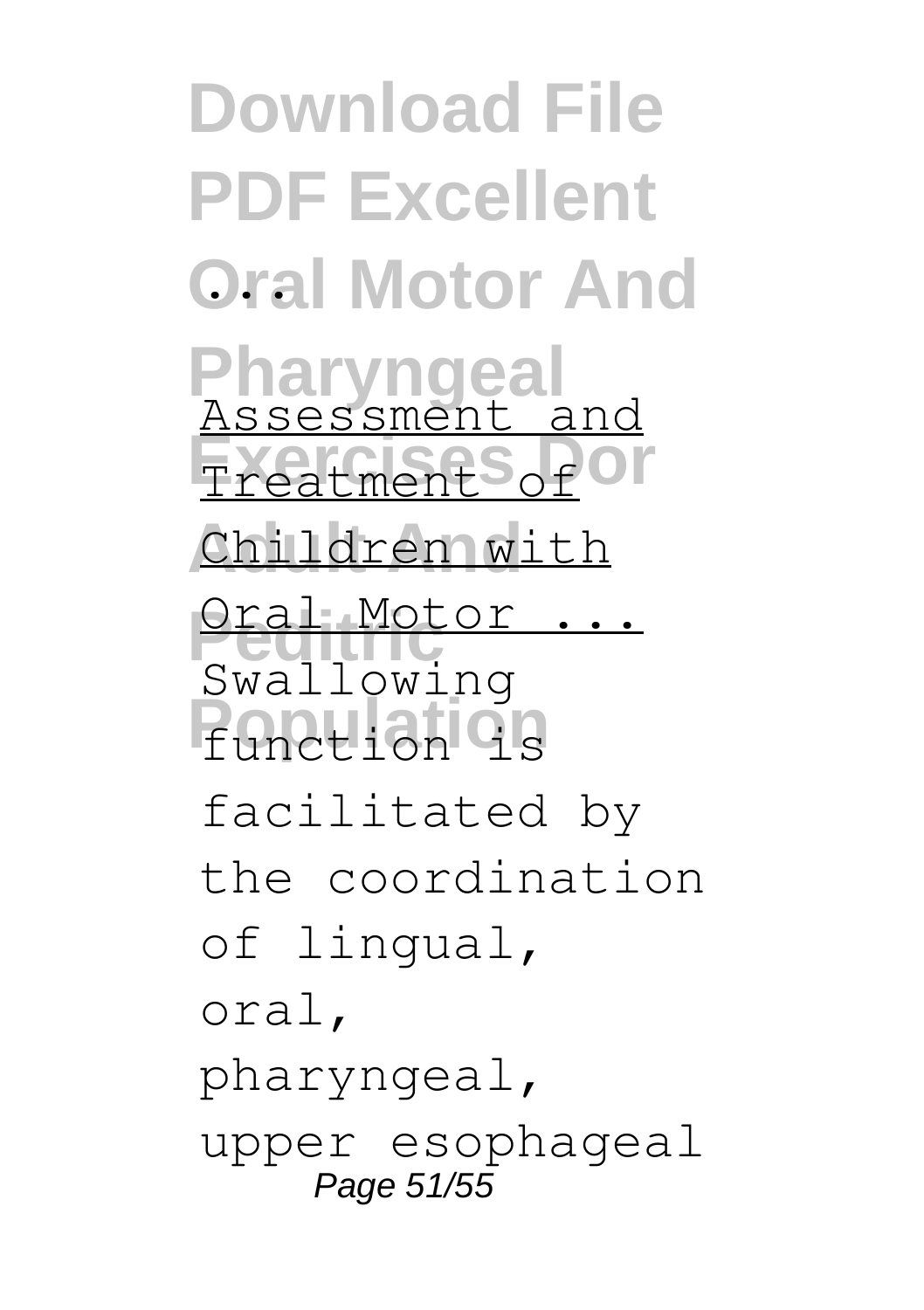**Download File PDF Excellent** sphincter (UES), esophageal body, **Exercises Dor** esophageal sphincter (LES) **Peditric** systems. 1,2 ... **Befining** on and lower pharyngeal contractile integral during high ... Oral motor test results 13. Page 52/55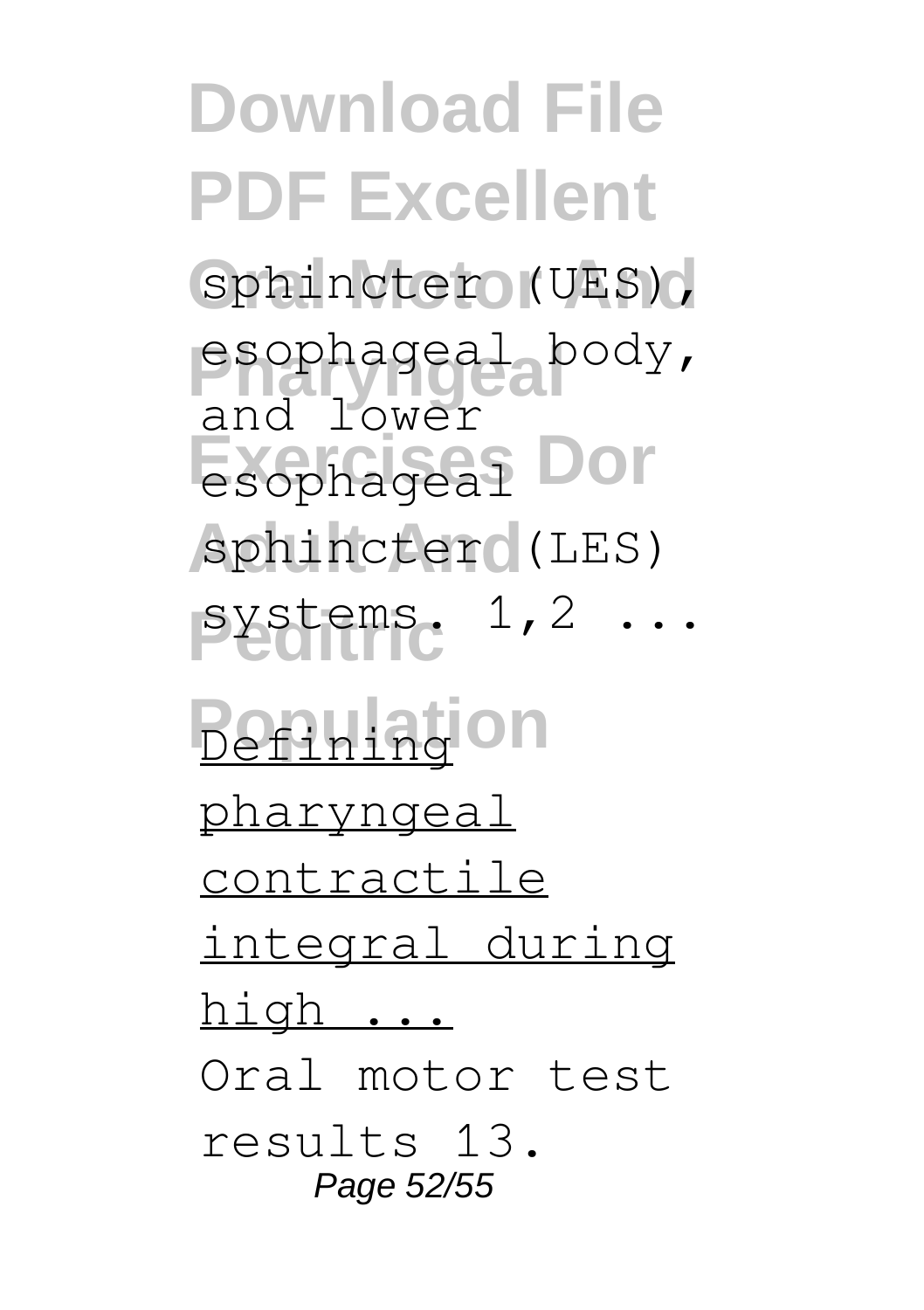**Download File PDF Excellent** Oral, Motor And **Pharyngeal** pharyngeal, anatomy and **Or** physiology **Peditric** Normal Abnormal **Population** laryngeal 14. Ability to directions Good direction following Unable/reduced ability to follow Page 53/55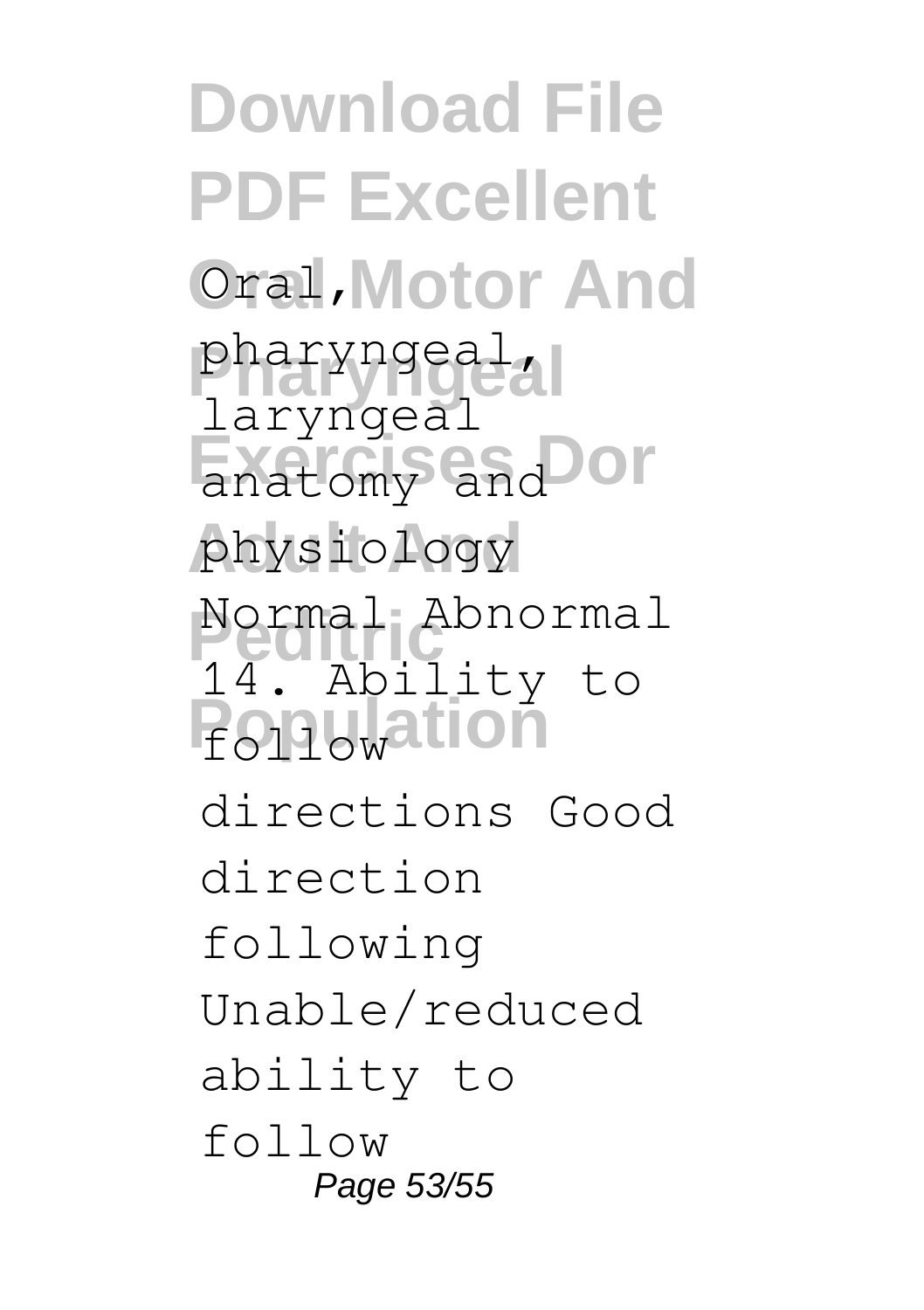**Download File PDF Excellent** directions 15.00 **Pysarthria** No **Exercises Dor** Dysarthria 16. Facial weakness **Peditric** Normal facial **Weakness** 97. dysarthria tone Facial Oral apraxia No oral apraxia Oral apraxia 18.

Page 54/55